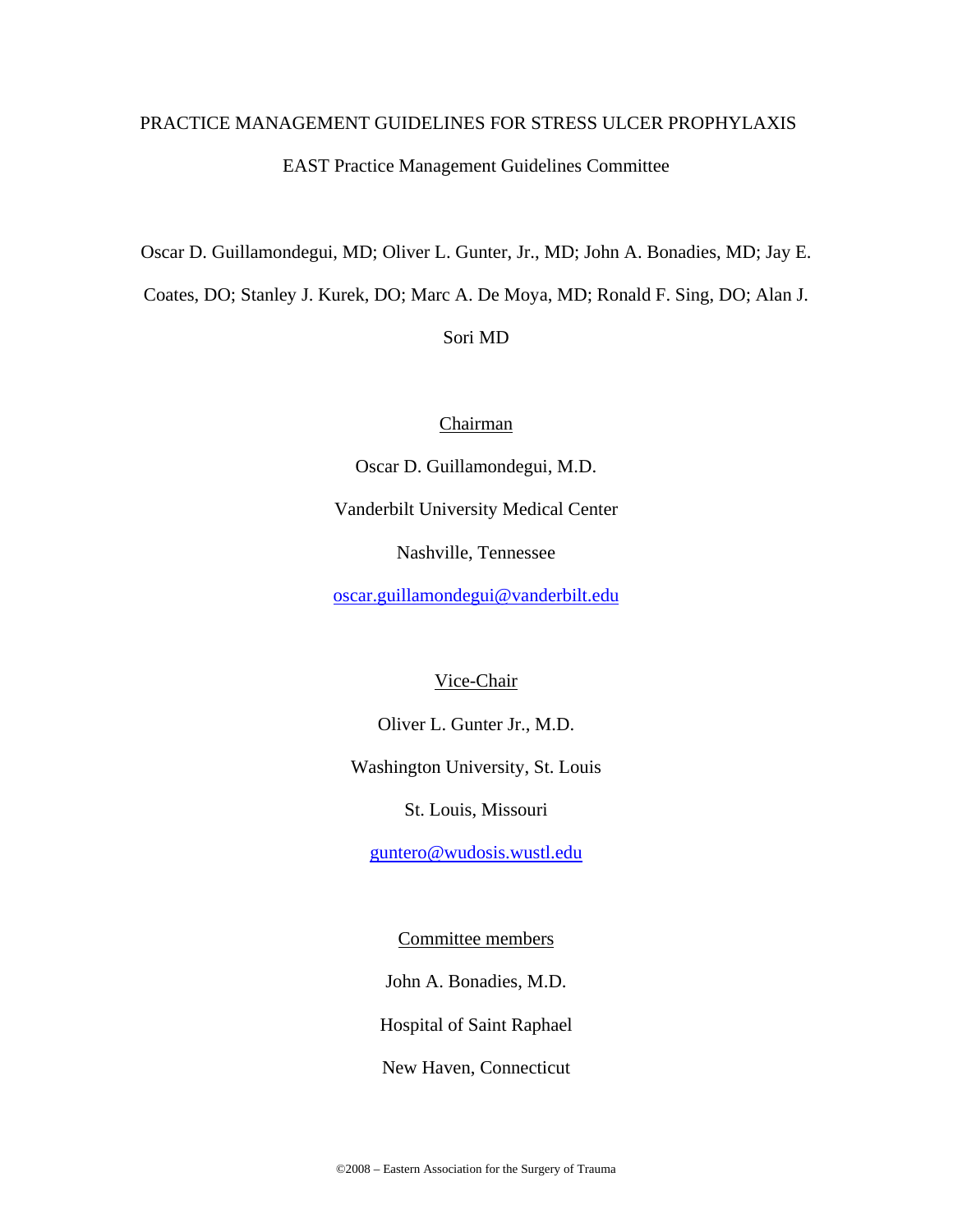Jay E. Coates, D.O.

University of Nevada, Las Vegas Las Vegas, Nevada

Stanley J. Kurek, D.O.

University of Tennessee

Knoxville, Tennessee

Marc A. De Moya, M.D.

Massachusetts General Hospital

Boston, Massachusetts

Ronald F. Sing, D.O.

Carolinas Medical Center

Charlotte, North Carolina

Alan J. Sori, M.D.

St. Joseph Medical Center

Patterson, New Jersey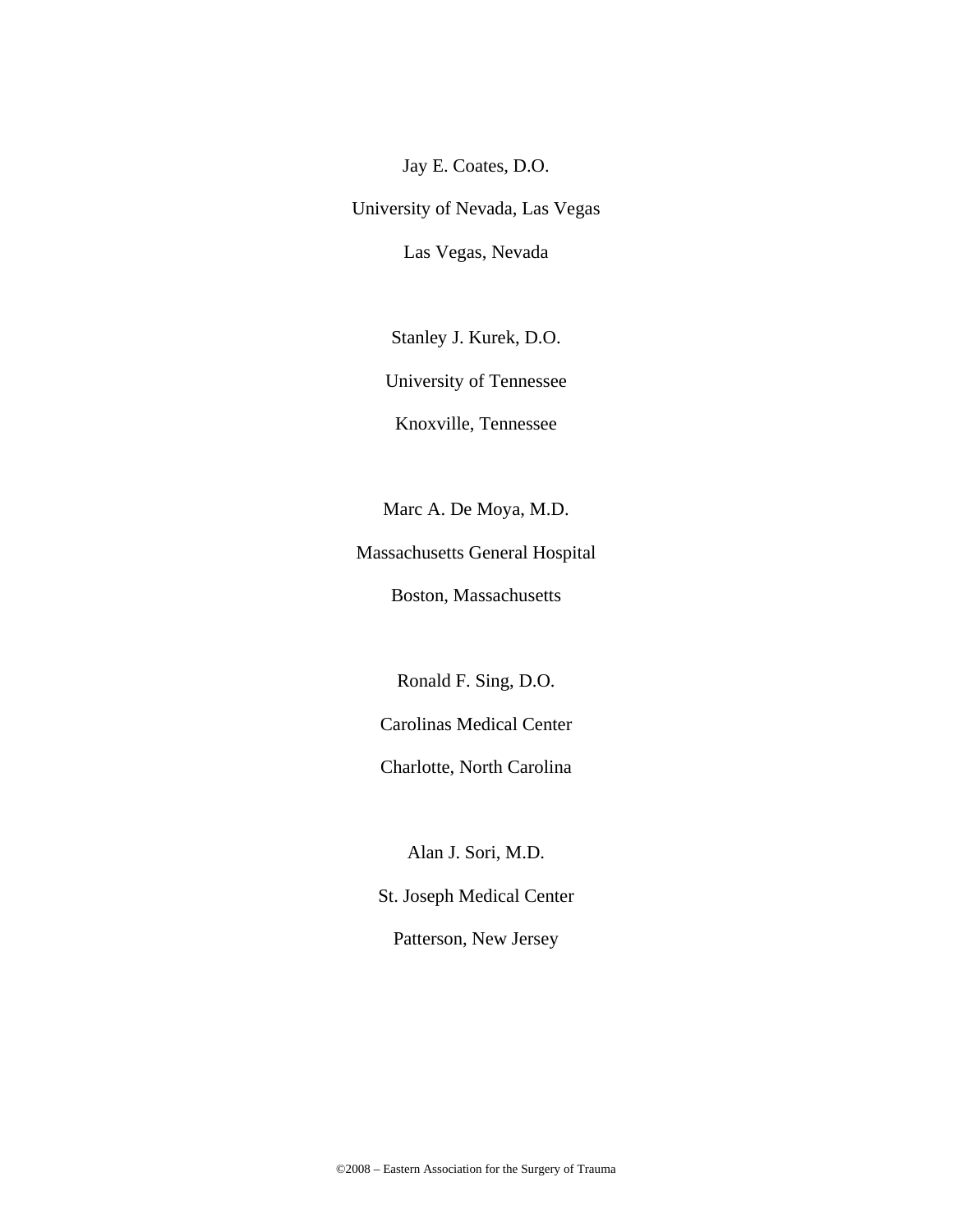### **Statement of the Problem**

Stress ulcer prophylaxis has historically been a disease process with a high degree of prevalence in the setting of burns and trauma. Multiple protocols exist for prophylaxis of stress ulcer, but there are no universally accepted regiments. This has led to nationwide disorganization in current practice a stress ulcer prophylaxis. There also remains no universal determination of need for stress ulcer prophylaxis in the trauma population.

The development of clinically significant gastrointestinal hemorrhage has been associated with significant increase of morbidity and mortality. Increase of mortality may be increased as high as 50%.

#### **Process**

A MEDLINE search was performed from the years 1990 to present with the following subject words: Gastrointestinal prophylaxis, gastrointestinal hemorrhage, intensive care unit, stress ulcer prophylaxis, trauma, and critical care. All articles pertaining to the critically ill patient were reviewed by 8 trauma intensivists for adequacy and pertinence to the subject.

#### **Quality of the references**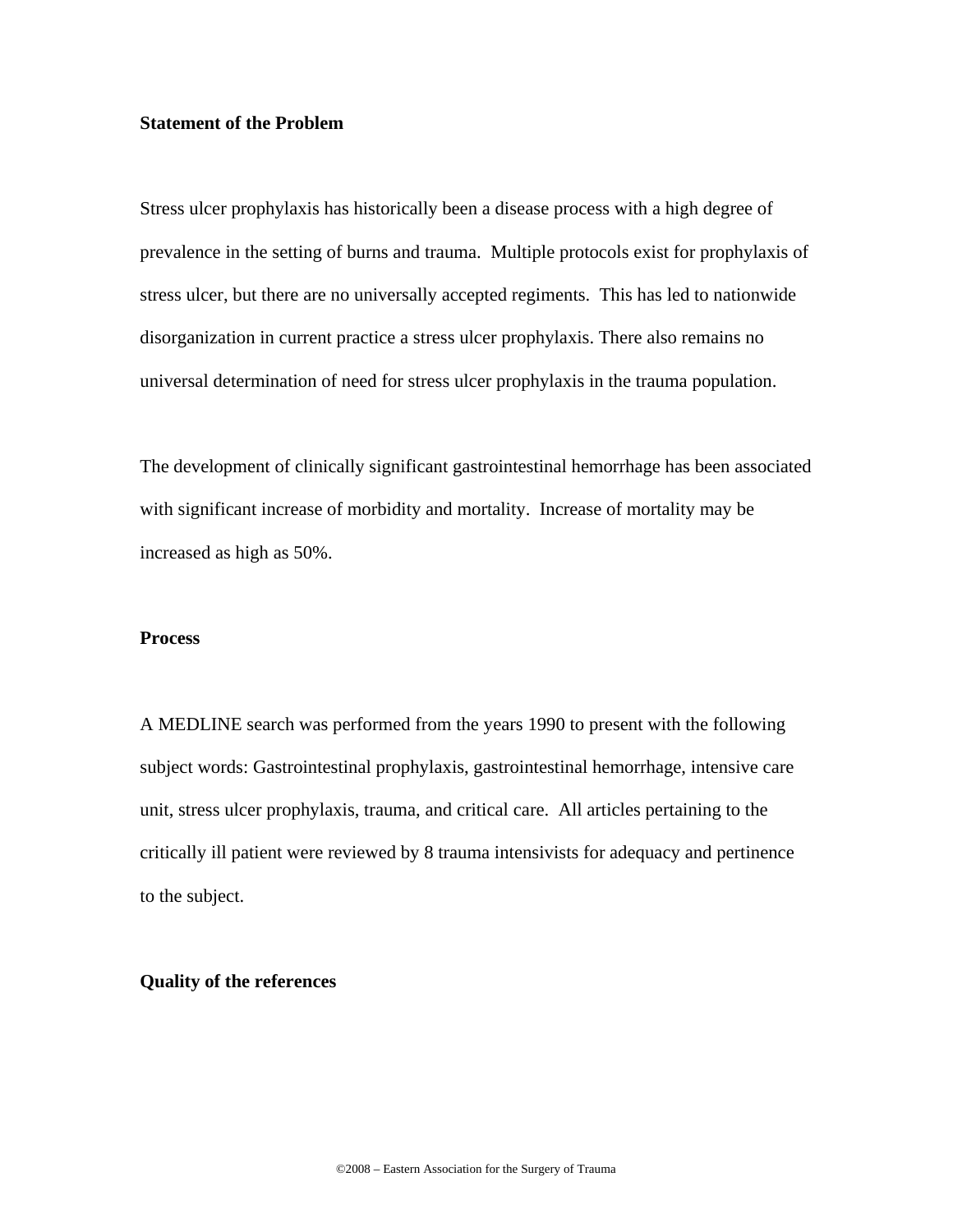The initial literature review identified 119 articles. Of these, 73 were removed secondary to inadequate or inappropriate data. A table of evidence was constructed using the 46 references that were identified. *See table 1.* (1-46)

The article was entered into a review data sheet that summarized the main conclusions of the study and identified any deficiencies. Reviewers classified each references Class I, Class II or Class III data.

The references were classified using methodology established by the Agency for Health Care Policy and Research (AHCPR) of the U. S. Department of Health and Human Services. Additional criteria and specifications were used for Class I articles from a tool described by Oxman et al. (47)

Articles were categorized as Class I, Class II or Class III data according to the following definitions:

**Class I**: A prospective randomized clinical trial.

**Class II**: A prospective non-comparative clinical study or a retrospective analysis based on reliable data.

**Class III**: A retrospective case series or database review.

The 46 references that met criteria were classified as follows: 27 Class I, 9 Class II, and 10 Class III.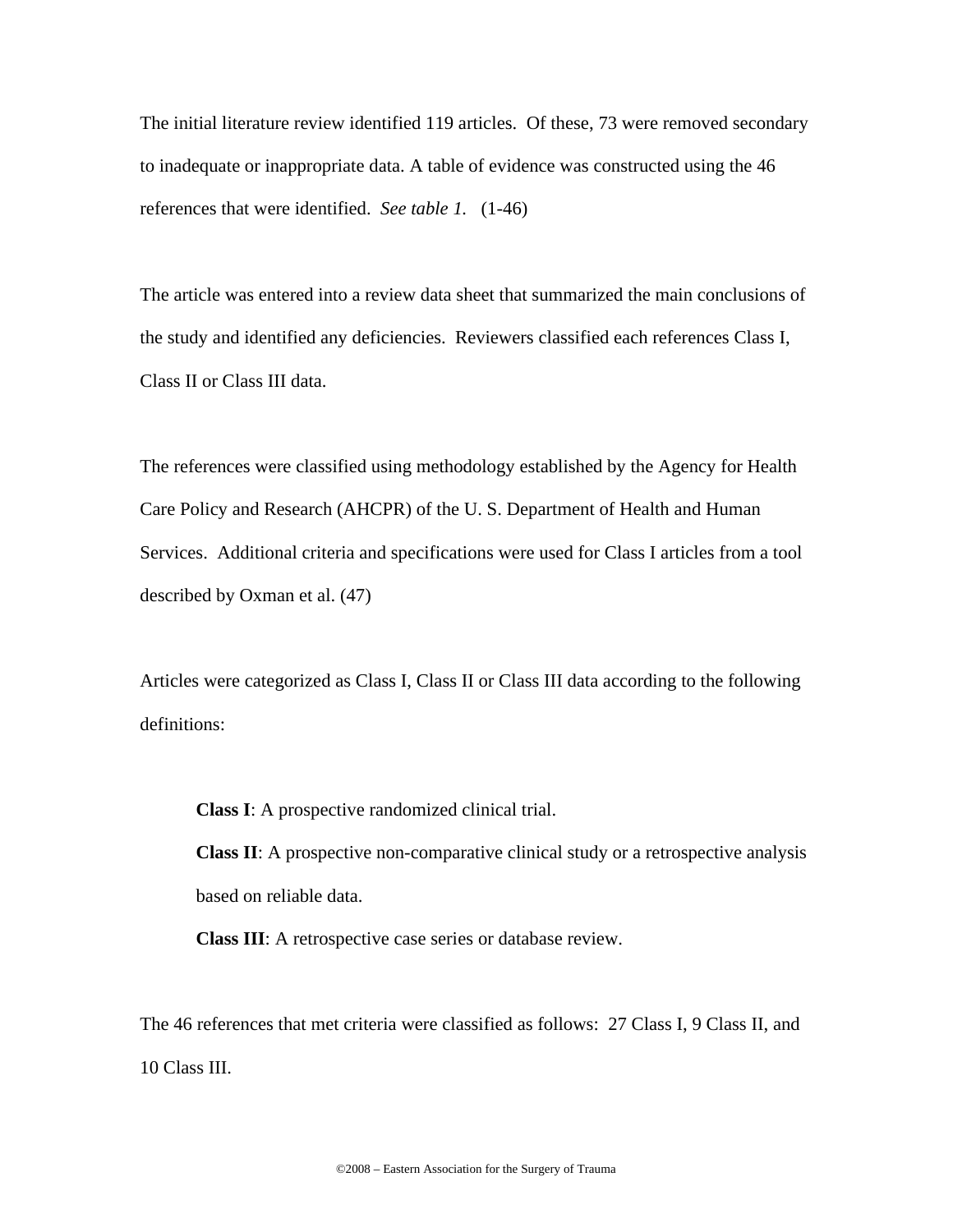Recommendations from the practice management guideline committee were made on the basis of studies that were included in the evidentiary table. The quality assessment instrument applied to references was that developed by the Brain Trauma Foundation and subsequently adopted by the EAST Practice Management Guidelines Committee. (48) Recommendations were categorized based on the class of data from which they were derived.

# **Recommendations**

*What are the risk factors for stress ulcer development and which patients require prophylaxis?* 

## 1. Level 1 recommendations

- i. Prophylaxis is recommended for all patients with:
	- 1. Mechanical ventilation
	- 2. Coagulopathy
	- 3. Traumatic brain injury
	- 4. Major burn injury
- 2. Level 2 recommendations
	- i. Prophylaxis is recommended for all ICU patients with:
		- 1. Multi-trauma
		- 2. Sepsis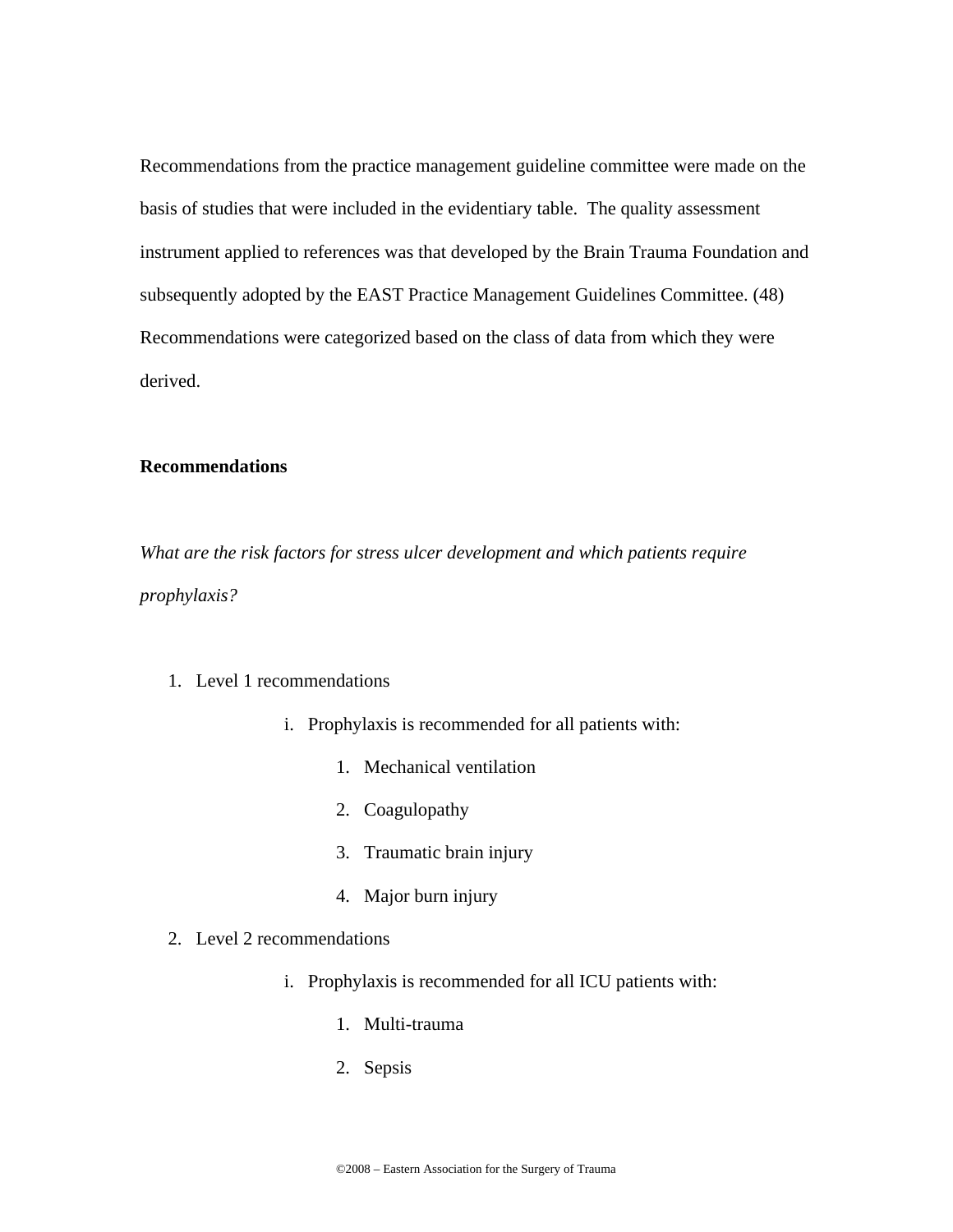# 3. Acute renal failure

## 3. Level 3 recommendations

- i. Prophylaxis is recommended for all ICU patients with:
	- 1. ISS>15
	- 2. Requirement of high-dose steroids (>250 mg hydrocortisone or equivalent per day)
- ii. In selected populations, no prophylaxis is necessary

*Is there a preferred agent for stress ulcer prophylaxis? If so, which?* 

- 1. Level 1 recommendations
	- i. There is no difference between  $H_2$  antagonists, cytoprotective agents, and some proton pump inhibitors
	- ii. Antacids should not be used as stress ulcer prophylaxis.
- 2. Level 2 recommendations
	- i. Aluminum containing compounds should not be used in patients on dialysis
- 3. Level 3 recommendations
	- i. Enteral feeding alone may be insufficient stress ulcer prophylaxis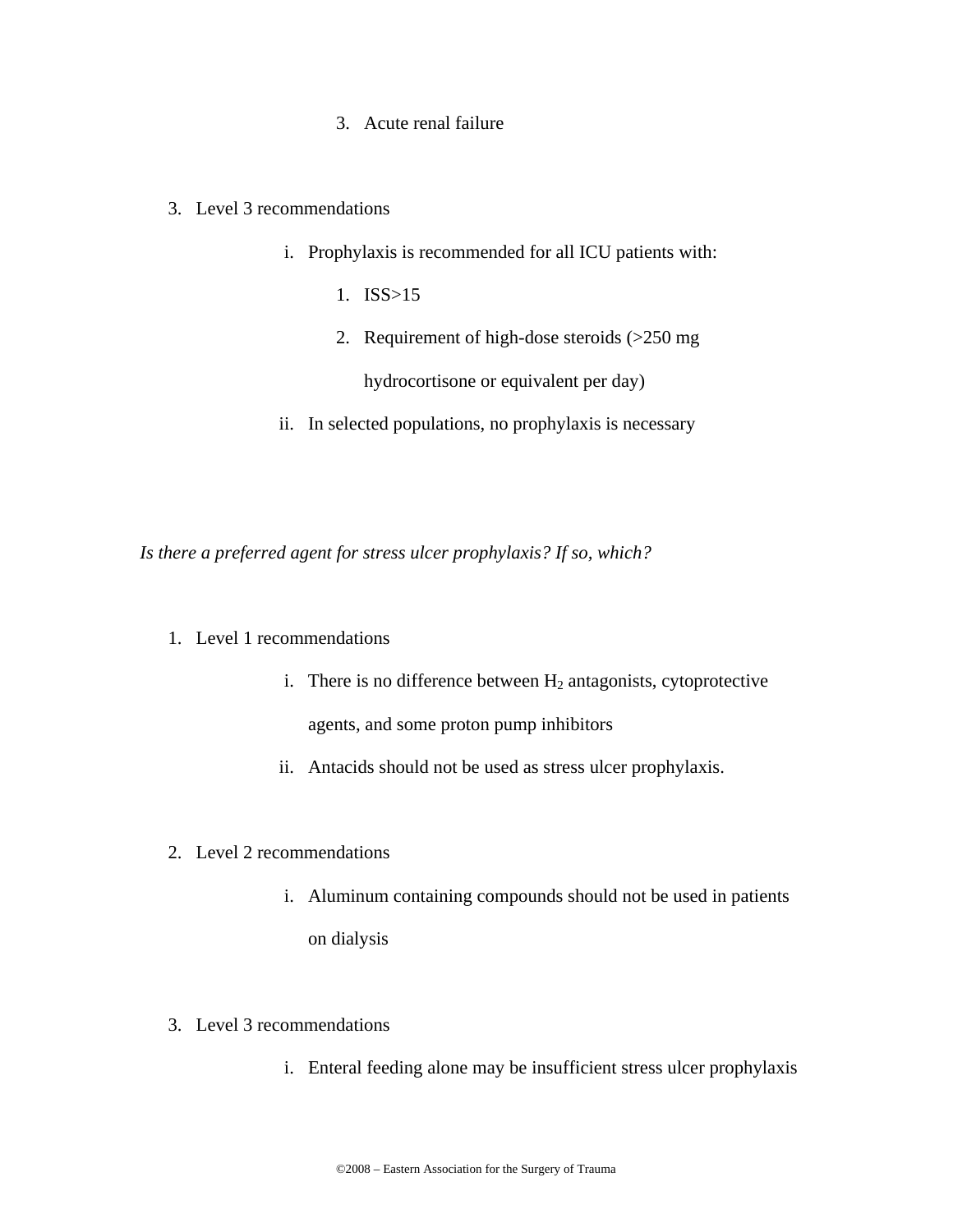## *What is the duration of prophylaxis?*

- 1. Level 1 recommendations
	- i. There were no level 1 recommendations
- 2. Level 2 recommendations
	- i. During mechanical ventilation or intensive care unit stay
- 3. Level 3 recommendations
	- i. Until able to tolerate enteral nutrition

## **Scientific Foundation**

## **Historical**

Stress ulcer prophylaxis has been an important part of the care for critical illness for over 20 years. Maynard et al. demonstrated alterations in splanchnic blood flow during acute illness. (49) The physiology of critical illness is frequently complicated with multiple systemic inflammatory abnormalities as well as alterations in hemodynamic status. Systemic hypoperfusion with associated catecholamine search, decreased cardiac output, hypovolemia, vasoconstriction, and inflammatory cytokine release is associated with splanchnic hypoperfusion. In comparison to normal patients, critically ill patients may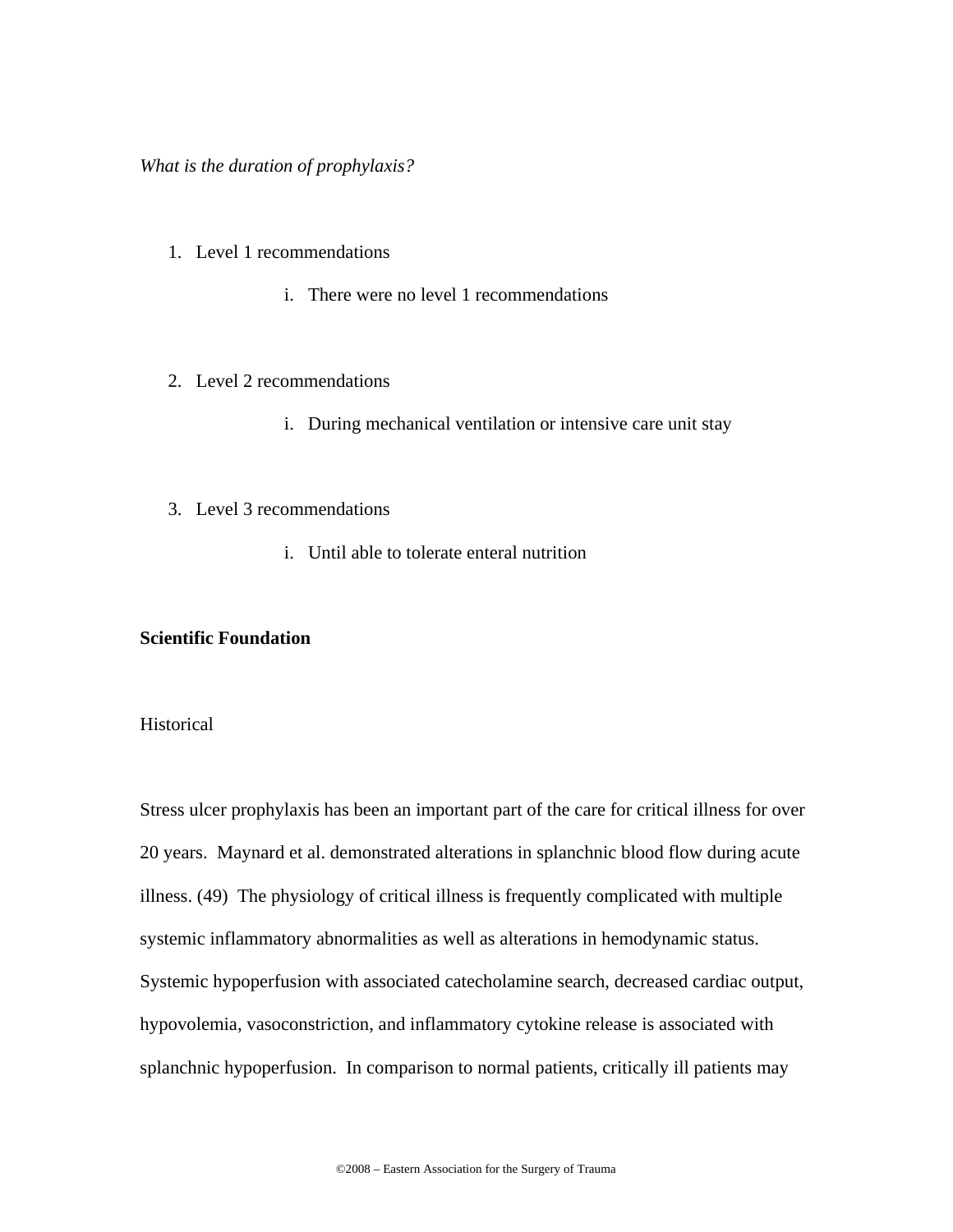have disturbances in their mucous and bicarbonate protective layer, owing to alterations in mucosal microcirculation. (26)

Overall, the rate of clinically important upper gastrointestinal hemorrhage is low, and is currently rarely seen as a complication of critical illness owing to several potential factors, including strict regimens of prophylaxis. Clinical importance has classically been described as obvious physiologic decline, the requirement of operative for endoscopic intervention, and transfusion requirement. Use of protective agents has historically led to at least a 50% decrease in clinically significant hemorrhage. (50)

## Risk Factors

Multiple studies have identified a myriad of risk factors for the development of stress ulceration, although this has not been studied in recent years. Based on the current literature review, the most universally accepted risk factors for stress ulceration are prolonged mechanical ventilation and coagulopathy. (4, 22, 28, 30, 38) Other identified risk factors include multiple injuries, spinal cord injury, injury severity score greater than 15, acute renal failure, and requirement of high-dose steroids. (3, 6, 16, 26, 33, 34)

## Timing and duration

If stress ulcer prophylaxis is to be initiated, it should be done so at the onset of risk factors. Based on the current literature review, it is unclear when prophylaxis should be discontinued. Although it has been recommended that prophylaxis be continued for at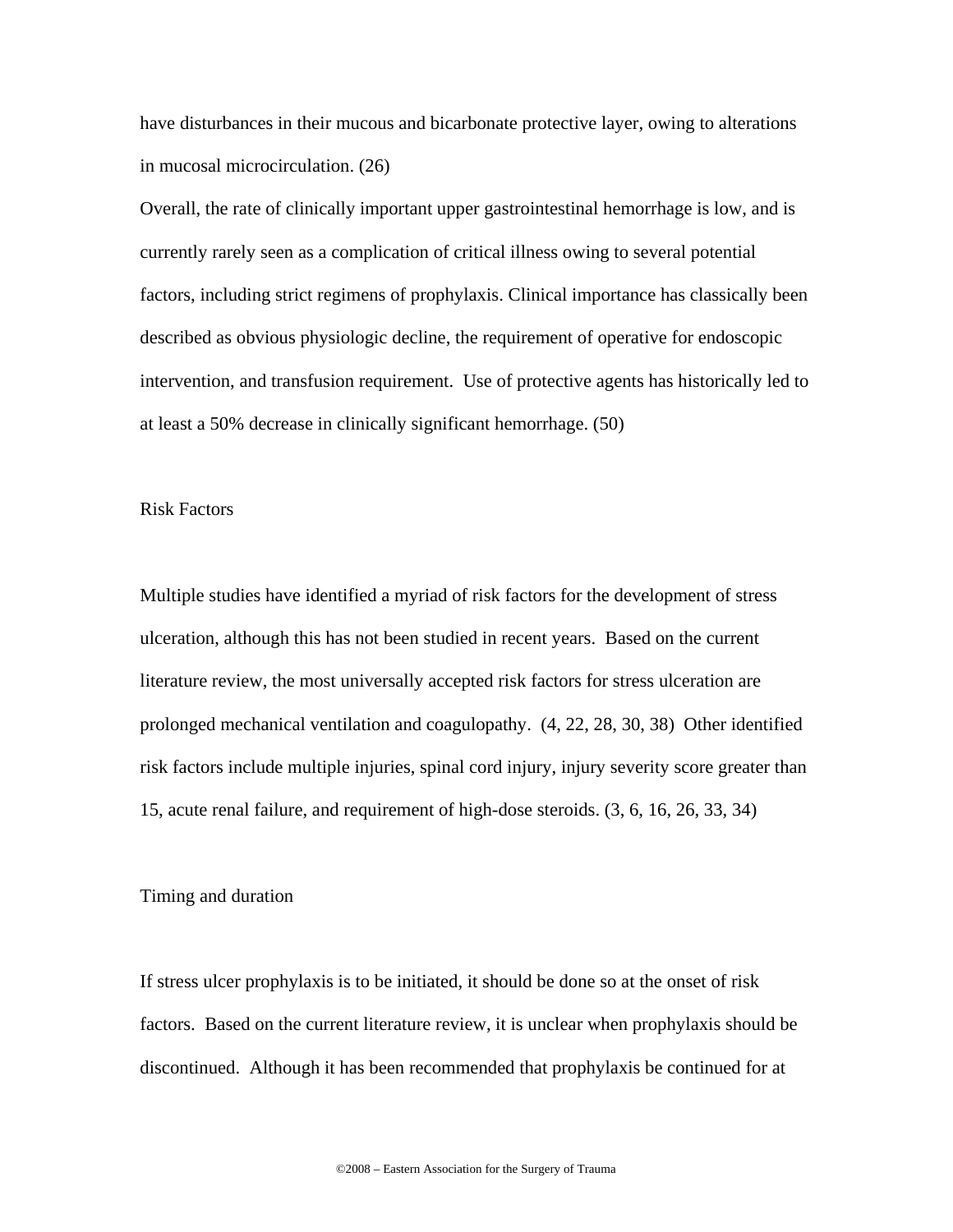least 7 days, this has failed to show a difference in outcomes of mortality or GI bleeding. Most studies recommend the continuation of stress ulcer prophylaxis throughout the duration of critical illness or intensive care unit stay. (29, 38, 41) This strategy would be individualized based on patient physiology. (27, 43)

#### Medication Choice

There are multiple pharmacologic options for the prophylaxis of stress ulceration.

## Histamine-2 receptor antagonists

As a measure efficacy, gastric pH should be greater than 4. Tolerance to these medications has been seen, requiring increased dosing based upon gastric pH measurements. (51-53) Several studies have evaluated histamine receptor antagonists in comparison to cytoprotective agents, proton pump inhibitors, placebo, and various routes and dosages of administration with mixed results.

#### Proton pump inhibitors

All studies have shown them to be equivocal to histamine receptor antagonists. Tolerance has not been demonstrated to these medications, however. There currently are no large studies that prove superiority of proton pump inhibitors to histamine receptor antagonists for stress ulcer prophylaxis. (2, 54) Omeprazole suspension has been shown to be effective by any enteral route, and is superior to placebo in the prevention of stress ulceration. (34, 35)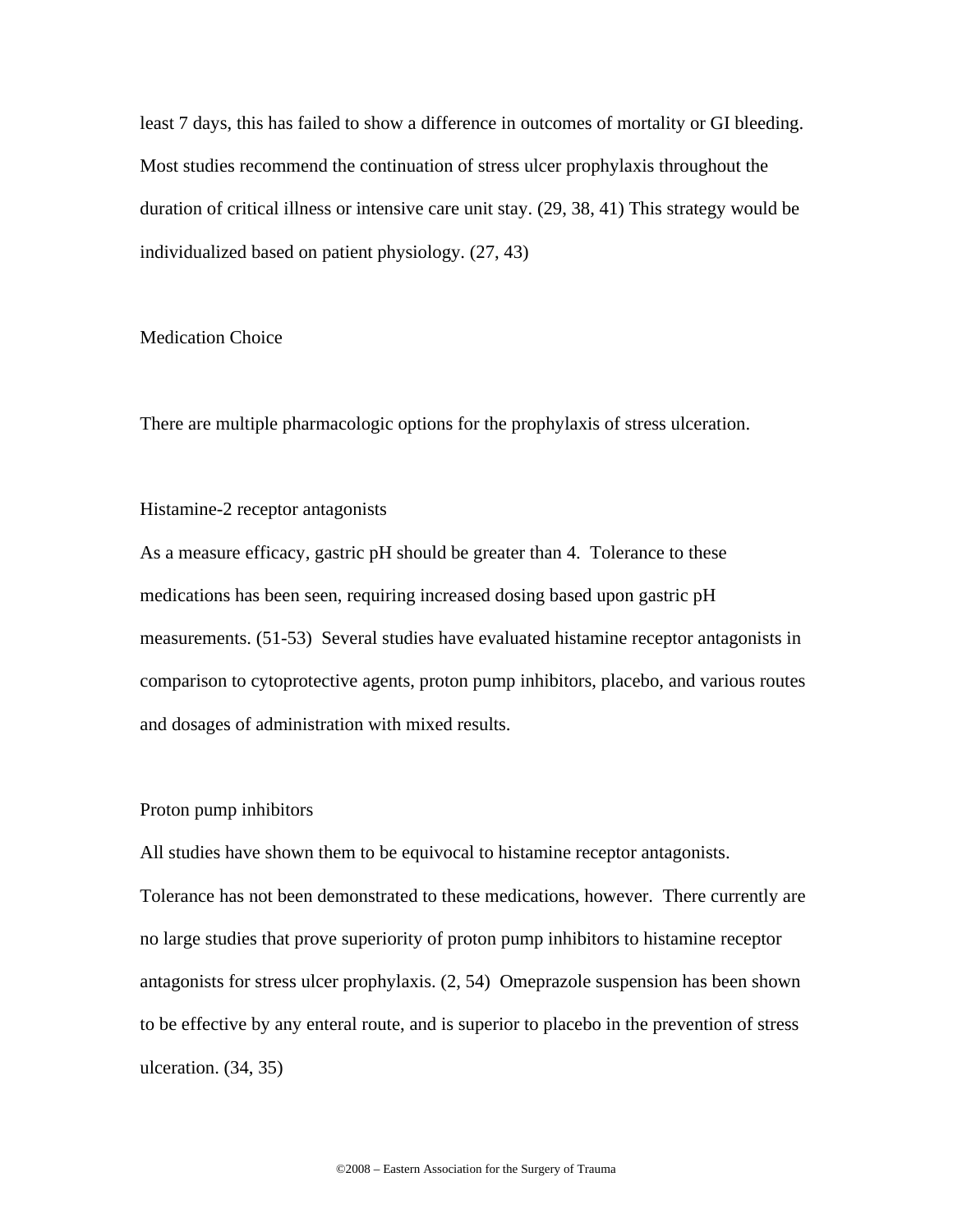## Cytoprotective agents

Sucralfate has been the best studied and the most widely used agent in this category. Its use has not been associated with an increase in stress ulceration. Sucralfate has been shown to alter intraluminal pH levels which may affect the portion of further orally administered pharmacologic agents. (24, 46) Numerous studies have shown that the impact on gastric pH is less than that associated with histamine receptor antagonists or proton pump inhibitors which may impact gastric colonization. (4, 5, 8, 9, 14, 22, 27, 38, 43) One study showed increased potential of aluminum toxicity using sucralfate in patients with renal impairment. (55)

#### Antacids

Use of antacids has been associated with a potential increase in the risk of hemorrhage. These agents also have been implicated in an increase in mortality, and are currently not recommended for use. (43)

#### Enteral feeding

Currently, there is limited data supporting the use of enteral nutrition as the sole means of stress ulcer prophylaxis. There is controversy with regard to enteral nutrition administration in the setting of hemodynamic instability requiring pressor agents. Enteral feeding also has failed to show significant increases in gastric pH. There is controversy regarding protective effects of enteral nutrition and whether it is enough to warrant discontinuation of stress ulcer prophylaxis. (8, 19, 46)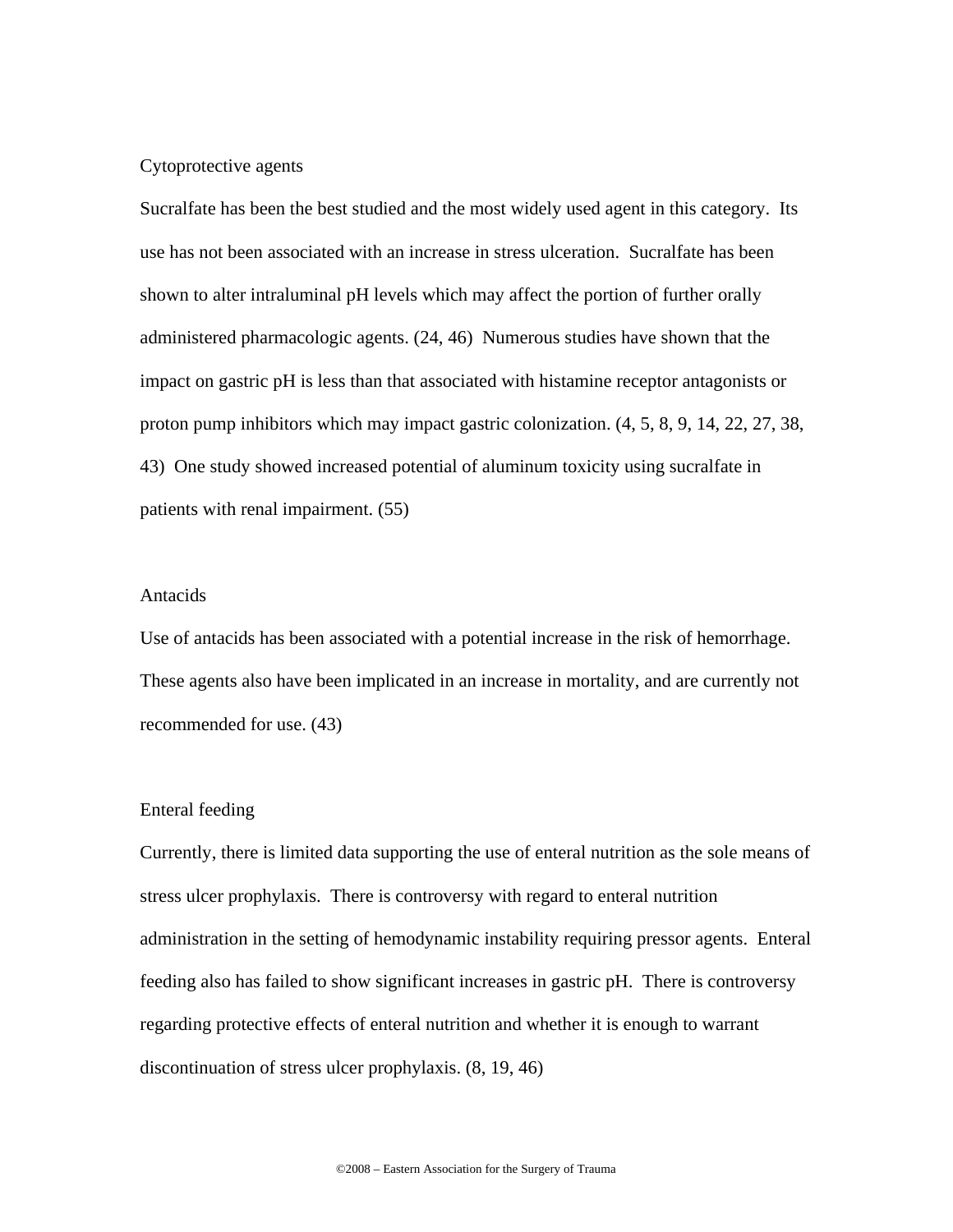No prophylaxis

There have been some retrospective studies that have evaluated the need for prophylaxis at all. These studies have been in a mixed ICU population primarily composed of medical patients, as opposed to trauma patients alone. (12, 17, 44, 45) Adequate prospective data is lacking to warrant recommending cessation of prophylaxis.

#### **Summary**

All critically ill patients with associated risk factors should receive chemical prophylaxis for stress ulceration. All agents (with the exception of antacids) appear equally adequate for prophylaxis against stress ulceration. The agent of choice should be based upon costeffective arrangements between vendors and individual hospitals. The duration of treatment is ill-defined, but should be maintained while risk factors are present, the patient is admitted to the intensive care unit, or for a least one week after onset of critical illness. There is currently insufficient evidence to warrant cessation of prophylaxis in the setting of enteral nutrition if other risk factors exist, or to eliminate stress ulcer prophylaxis entirely.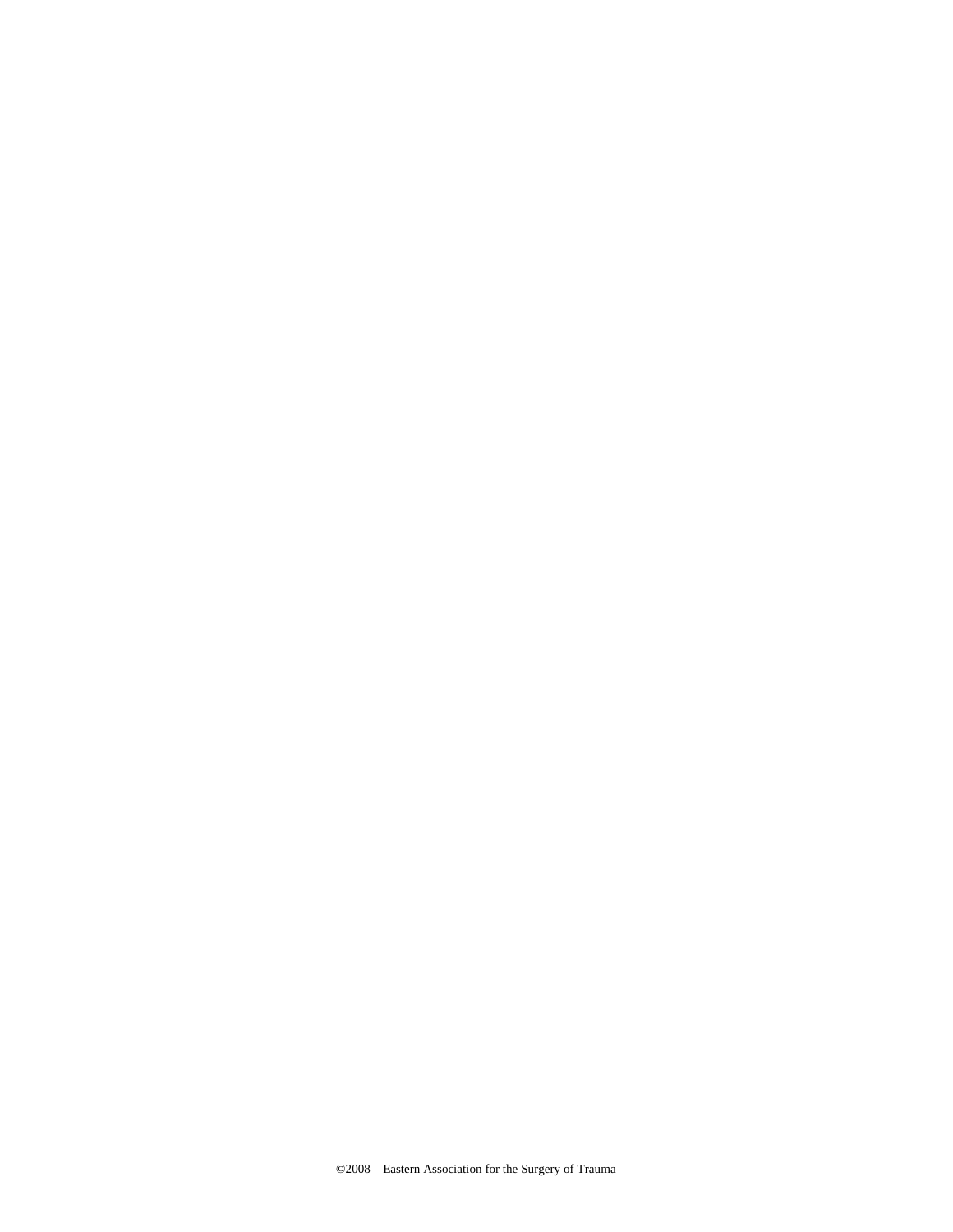#### **References**

- 1. Baghaie AA, Mojtahedzadeh M, Levine RL, et al. Comparison of the effect of intermittent administration and continuous infusion of famotidine on gastric pH in critically ill patients: results of a prospective, randomized, crossover study. *Crit Care Med* 1995;23:687-691.
- 2. Balaban DH, Duckworth CW, Peura DA. Nasogastric omeprazole: effects on gastric pH in critically Ill patients. *Am J Gastroenterol* 1997;92:79-83.
- 3. Ben-Menachem T, Fogel R, Patel RV, et al. Prophylaxis for stress-related gastric hemorrhage in the medical intensive care unit. A randomized, controlled, singleblind study. *Ann Intern Med* 1994;121:568-575.
- 4. Bonten MJ, Gaillard CA, van der Geest S, et al. The role of intragastric acidity and stress ulcus prophylaxis on colonization and infection in mechanically ventilated ICU patients. A stratified, randomized, double-blind study of sucralfate versus antacids. *Am J Respir Crit Care Med* 1995;152:1825-1834.
- 5. Bonten MJ, Gaillard CA, van Tiel FH, et al. Continuous enteral feeding counteracts preventive measures for gastric colonization in intensive care unit patients. *Crit Care Med* 1994;22:939-944.
- 6. Burgess P, Larson GM, Davidson P, et al. Effect of ranitidine on intragastric pH and stress-related upper gastrointestinal bleeding in patients with severe head injury. *Dig Dis Sci* 1995;40:645-650.
- 7. Conrad SA, Gabrielli A, Margolis B, et al. Randomized, double-blind comparison of immediate-release omeprazole oral suspension versus intravenous cimetidine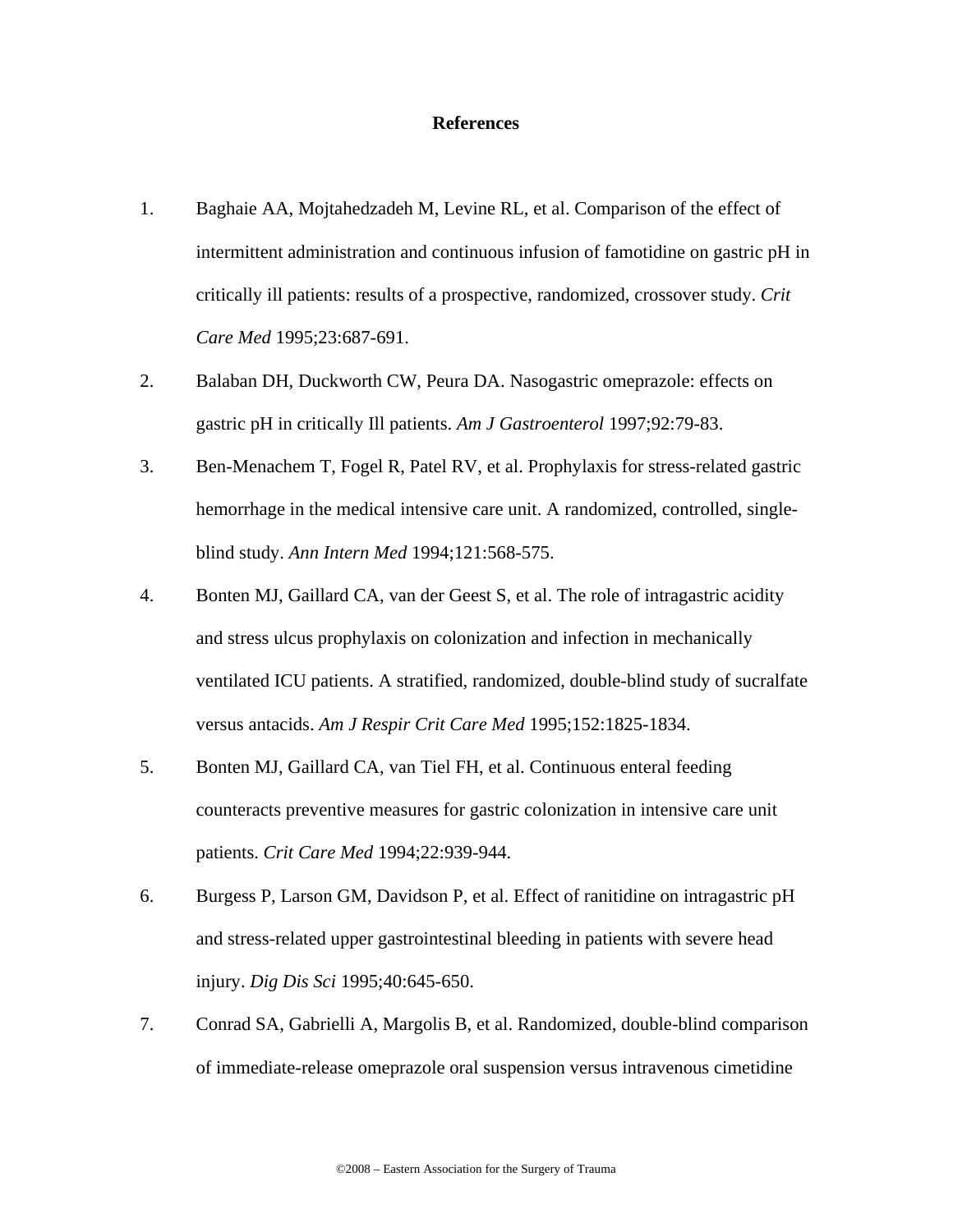for the prevention of upper gastrointestinal bleeding in critically ill patients. *Crit Care Med* 2005;33:760-765.

- 8. Cook D, Heyland D, Griffith L, et al. Risk factors for clinically important upper gastrointestinal bleeding in patients requiring mechanical ventilation. Canadian Critical Care Trials Group. *Crit Care Med* 1999;27:2812-2817.
- 9. Cook D, Walter S, Freitag A, et al. Adjudicating ventilator-associated pneumonia in a randomized trial of critically ill patients. *J Crit Care* 1998;13:159-163.
- 10. Cook DJ, Fuller HD, Guyatt GH, et al. Risk factors for gastrointestinal bleeding in critically ill patients. Canadian Critical Care Trials Group. *N Engl J Med*  1994;330:377-381.
- 11. Cook DJ, Griffith LE, Walter SD, et al. The attributable mortality and length of intensive care unit stay of clinically important gastrointestinal bleeding in critically ill patients. *Crit Care* 2001;5:368-375.
- 12. Devlin JW, Ben-Menachem T, Ulep SK, et al. Stress ulcer prophylaxis in medical ICU patients: annual utilization in relation to the incidence of endoscopically proven stress ulceration. *Ann Pharmacother* 1998;32:869-874.
- 13. Eddleston JM, Pearson RC, Holland J, et al. Prospective endoscopic study of stress erosions and ulcers in critically ill adult patients treated with either sucralfate or placebo. *Crit Care Med* 1994;22:1949-1954.
- 14. Eddleston JM, Vohra A, Scott P, et al. A comparison of the frequency of stress ulceration and secondary pneumonia in sucralfate- or ranitidine-treated intensive care unit patients. *Crit Care Med* 1991;19:1491-1496.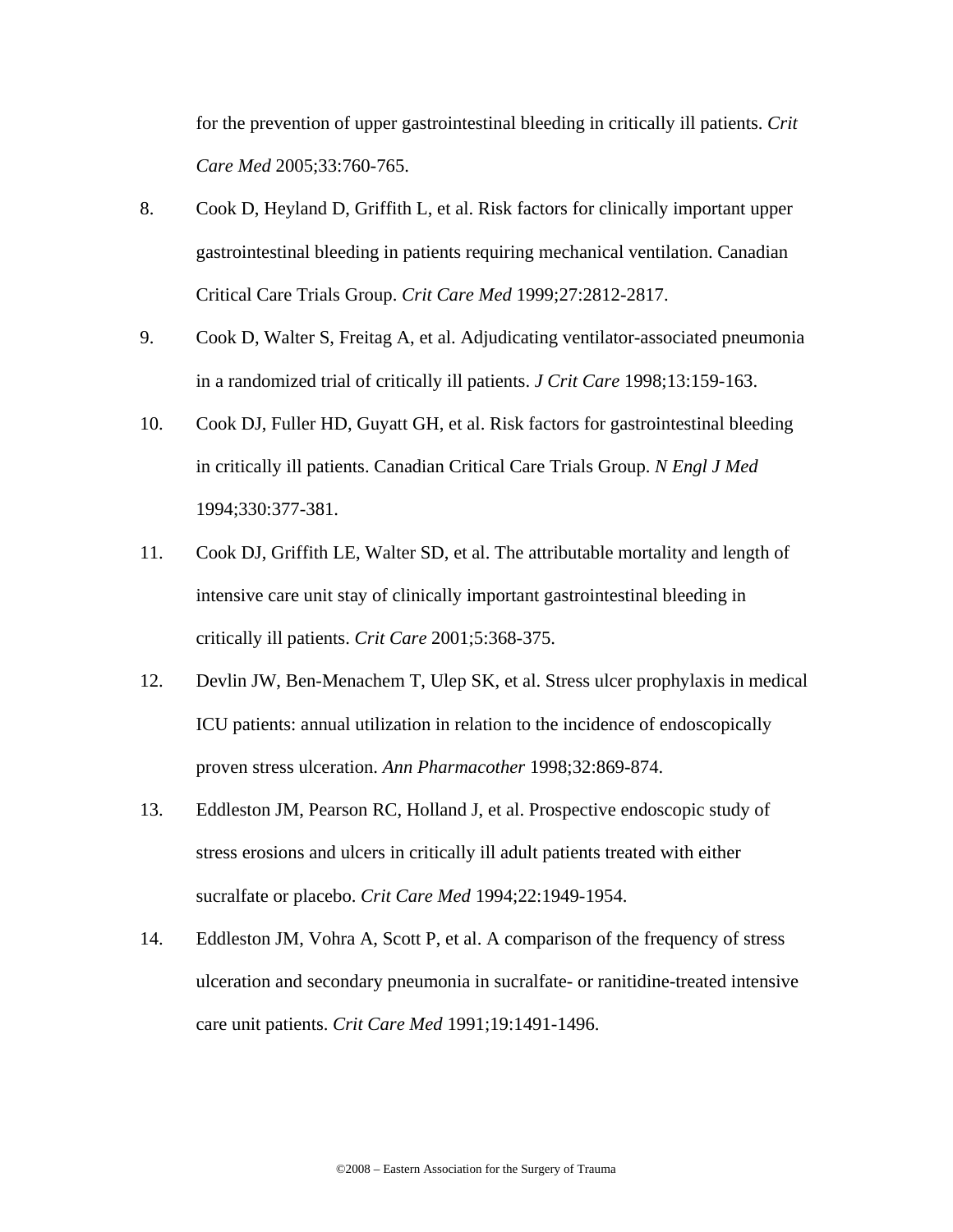- 15. Ephgrave KS, Kleiman-Wexler R, Pfaller M, et al. Effects of sucralfate vs antacids on gastric pathogens: results of a double-blind clinical trial. *Arch Surg*  1998;133:251-257.
- 16. Fabian TC, Boucher BA, Croce MA, et al. Pneumonia and stress ulceration in severely injured patients. A prospective evaluation of the effects of stress ulcer prophylaxis. *Arch Surg* 1993;128:185-191; discussion 191-182.
- 17. Faisy C, Guerot E, Diehl JL, et al. Clinically significant gastrointestinal bleeding in critically ill patients with and without stress-ulcer prophylaxis. *Intensive Care Med* 2003;29:1306-1313.
- 18. Geus WP, Vinks AA, Smith SJ, et al. Comparison of two intravenous ranitidine regimens in a homogeneous population of intensive care unit patients. *Aliment Pharmacol Ther* 1993;7:451-457.
- 19. Gurman G, Samri M, Sarov B, et al. The rate of gastrointestinal bleeding in a general ICU population: a retrospective study. *Intensive Care Med* 1990;16:44- 49.
- 20. Hanisch EW, Encke A, Naujoks F, et al. A randomized, double-blind trial for stress ulcer prophylaxis shows no evidence of increased pneumonia. *Am J Surg*  1998;176:453-457.
- 21. Heiselman DE, Hulisz DT, Fricker R, et al. Randomized comparison of gastric pH control with intermittent and continuous intravenous infusion of famotidine in ICU patients. *Am J Gastroenterol* 1995;90:277-279.
- 22. Kantorova I, Svoboda P, Scheer P, et al. Stress ulcer prophylaxis in critically ill patients: a randomized controlled trial. *Hepatogastroenterology* 2004;51:757-761.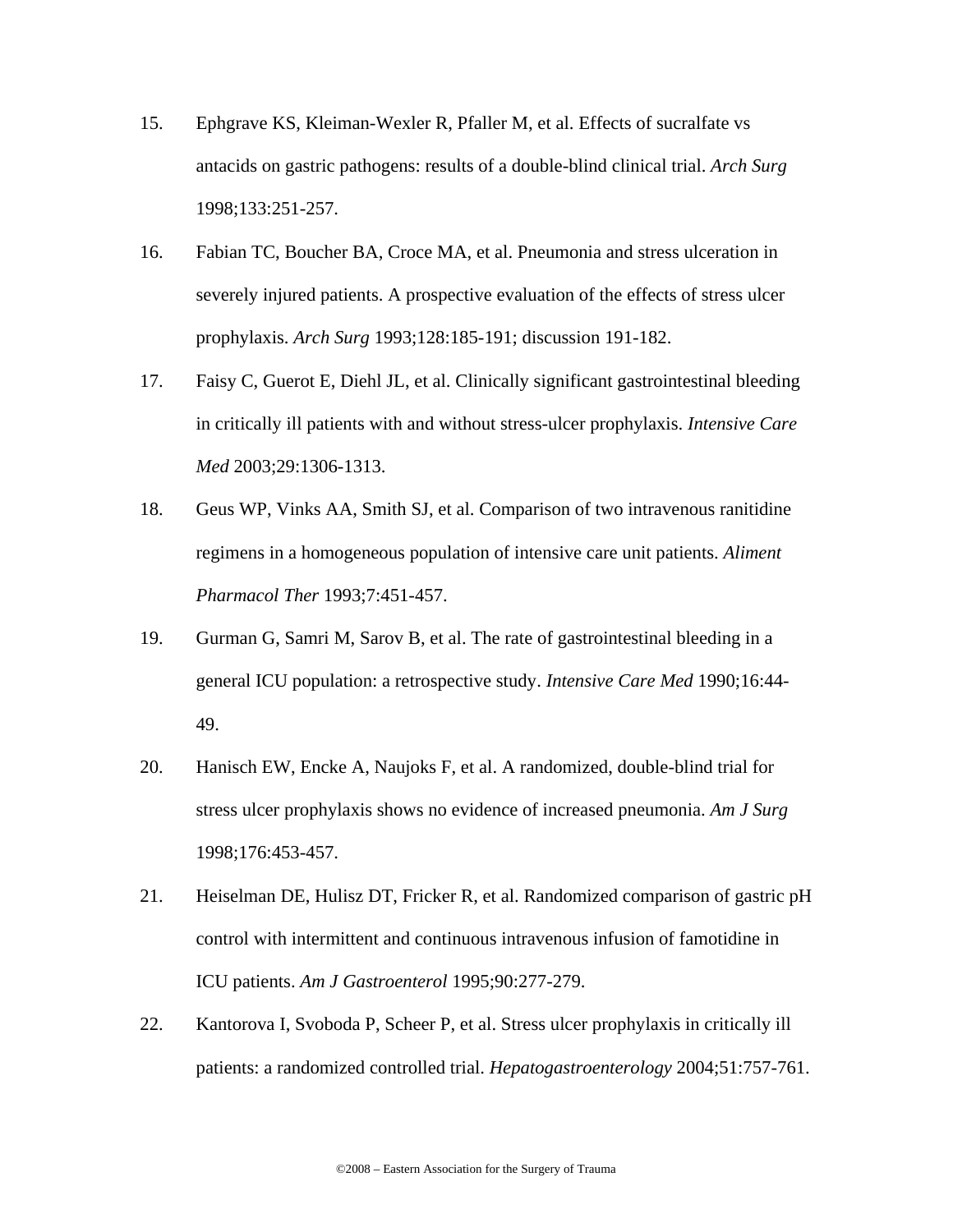- 23. Kitler ME, Hays A, Enterline JP, et al. Preventing postoperative acute bleeding of the upper part of the gastrointestinal tract. *Surg Gynecol Obstet* 1990;171:366- 372.
- 24. Lasky MR, Metzler MH, Phillips JO. A prospective study of omeprazole suspension to prevent clinically significant gastrointestinal bleeding from stress ulcers in mechanically ventilated trauma patients. *J Trauma* 1998;44:527-533.
- 25. Laterre PF, Horsmans Y. Intravenous omeprazole in critically ill patients: a randomized, crossover study comparing 40 with 80 mg plus 8 mg/hour on intragastric pH. *Crit Care Med* 2001;29:1931-1935.
- 26. Levy MJ, Seelig CB, Robinson NJ, et al. Comparison of omeprazole and ranitidine for stress ulcer prophylaxis. *Dig Dis Sci* 1997;42:1255-1259.
- 27. Maier RV, Mitchell D, Gentilello L. Optimal therapy for stress gastritis. *Ann Surg*  1994;220:353-360; discussion 360-353.
- 28. Martin LF, Booth FV, Karlstadt RG, et al. Continuous intravenous cimetidine decreases stress-related upper gastrointestinal hemorrhage without promoting pneumonia. *Crit Care Med* 1993;21:19-30.
- 29. Martin LF, Booth FV, Reines HD, et al. Stress ulcers and organ failure in intubated patients in surgical intensive care units. *Ann Surg* 1992;215:332-337.
- 30. Metz CA, Livingston DH, Smith JS, et al. Impact of multiple risk factors and ranitidine prophylaxis on the development of stress-related upper gastrointestinal bleeding: a prospective, multicenter, double-blind, randomized trial. The Ranitidine Head Injury Study Group. *Crit Care Med* 1993;21:1844-1849.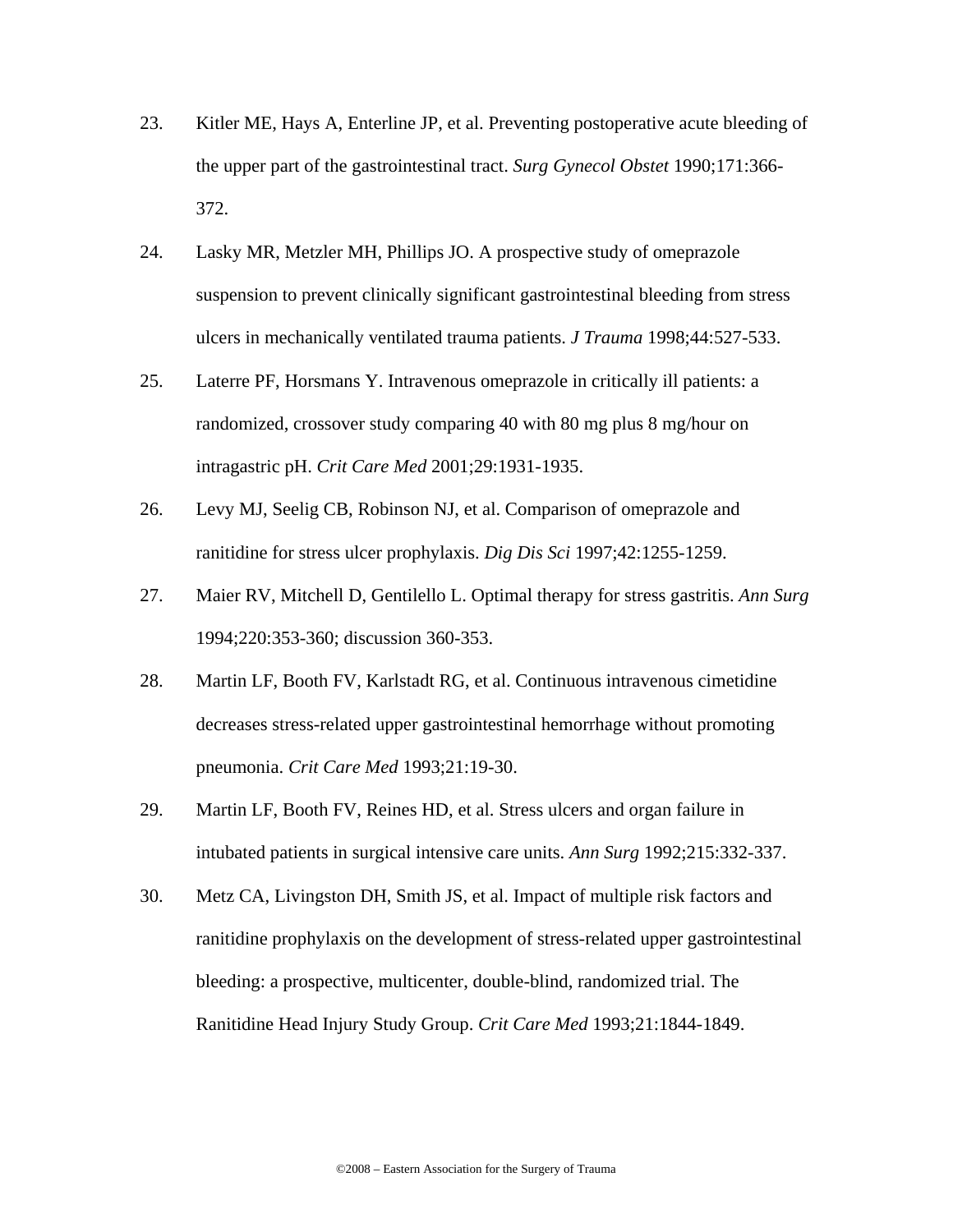- 31. Mulla H, Peek G, Upton D, et al. Plasma aluminum levels during sucralfate prophylaxis for stress ulceration in critically ill patients on continuous venovenous hemofiltration: a randomized, controlled trial. *Crit Care Med*  2001;29:267-271.
- 32. Mustafa NA, Akturk G, Ozen I, et al. Acute stress bleeding prophylaxis with sucralfate versus ranitidine and incidence of secondary pneumonia in intensive care unit patients. *Intensive Care Med* 1995;21:287.
- 33. Pemberton LB, Schaefer N, Goehring L, et al. Oral ranitidine as prophylaxis for gastric stress ulcers in intensive care unit patients: serum concentrations and cost comparisons. *Crit Care Med* 1993;21:339-342.
- 34. Phillips JO, Metzler MH, Palmieri MT, et al. A prospective study of simplified omeprazole suspension for the prophylaxis of stress-related mucosal damage. *Crit Care Med* 1996;24:1793-1800.
- 35. Phillips JO, Olsen KM, Rebuck JA, et al. A randomized, pharmacokinetic and pharmacodynamic, cross-over study of duodenal or jejunal administration compared to nasogastric administration of omeprazole suspension in patients at risk for stress ulcers. *Am J Gastroenterol* 2001;96:367-372.
- 36. Pickworth KK, Falcone RE, Hoogeboom JE, et al. Occurrence of nosocomial pneumonia in mechanically ventilated trauma patients: a comparison of sucralfate and ranitidine. *Crit Care Med* 1993;21:1856-1862.
- 37. Pimentel M, Roberts DE, Bernstein CN, et al. Clinically significant gastrointestinal bleeding in critically ill patients in an era of prophylaxis. *Am J Gastroenterol* 2000;95:2801-2806.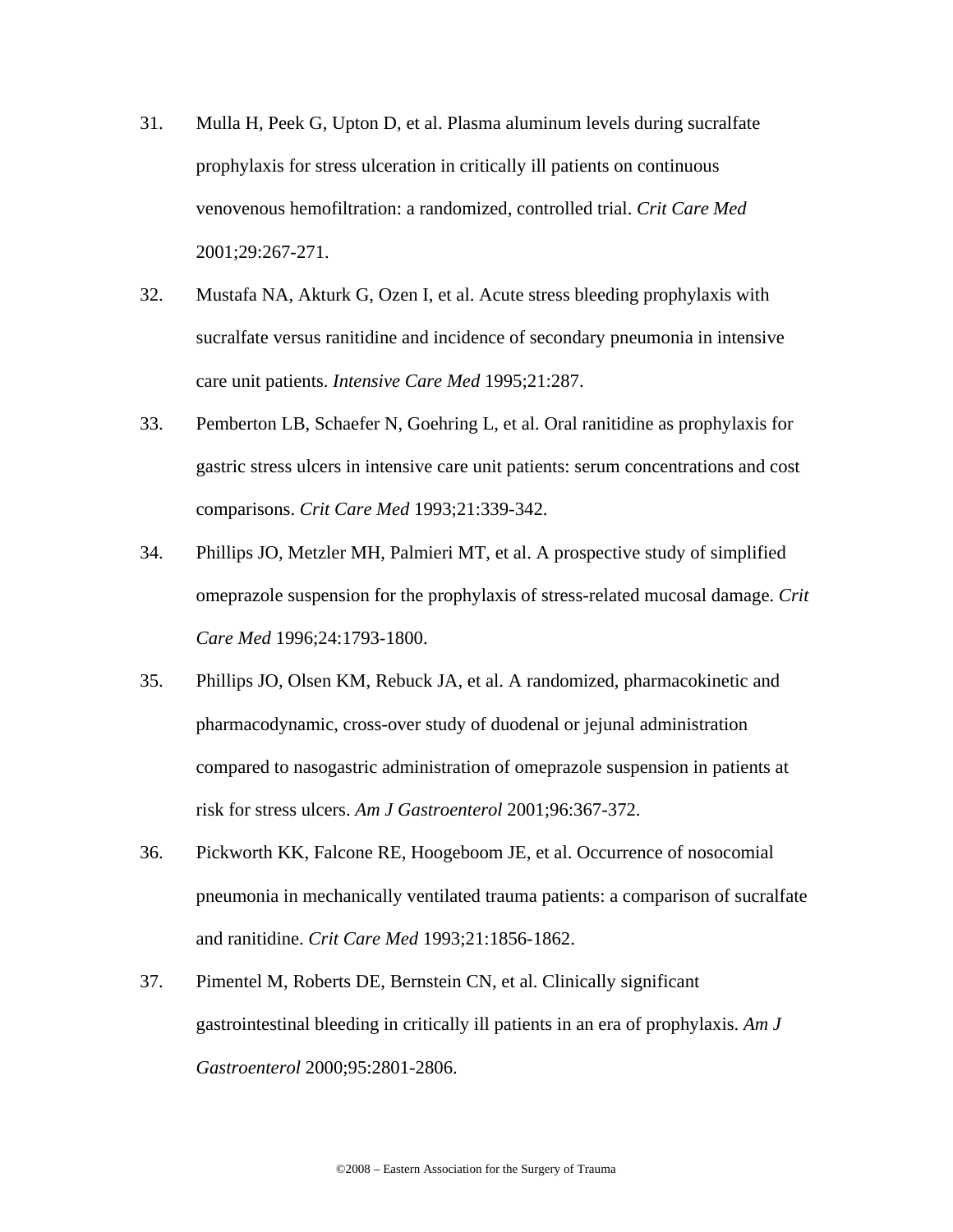- 38. Prod'hom G, Leuenberger P, Koerfer J, et al. Nosocomial pneumonia in mechanically ventilated patients receiving antacid, ranitidine, or sucralfate as prophylaxis for stress ulcer. A randomized controlled trial. *Ann Intern Med*  1994;120:653-662.
- 39. Ruiz-Santana S, Ortiz E, Gonzalez B, et al. Stress-induced gastroduodenal lesions and total parenteral nutrition in critically ill patients: frequency, complications, and the value of prophylactic treatment. A prospective, randomized study. *Crit Care Med* 1991;19:887-891.
- 40. Ryan P, Dawson J, Teres D, et al. Nosocomial pneumonia during stress ulcer prophylaxis with cimetidine and sucralfate. *Arch Surg* 1993;128:1353-1357.
- 41. Simms HH, DeMaria E, McDonald L, et al. Role of gastric colonization in the development of pneumonia in critically ill trauma patients: results of a prospective randomized trial. *J Trauma* 1991;31:531-536; discussion 536-537.
- 42. Simons RK, Hoyt DB, Winchell RJ, et al. A risk analysis of stress ulceration after trauma. *J Trauma* 1995;39:289-293; discussion 293-284.
- 43. Thomason MH, Payseur ES, Hakenewerth AM, et al. Nosocomial pneumonia in ventilated trauma patients during stress ulcer prophylaxis with sucralfate, antacid, and ranitidine. *J Trauma* 1996;41:503-508.
- 44. Zandstra DF, Stoutenbeek CP. The virtual absence of stress-ulceration related bleeding in ICU patients receiving prolonged mechanical ventilation without any prophylaxis. A prospective cohort study. *Intensive Care Med* 1994;20:335-340.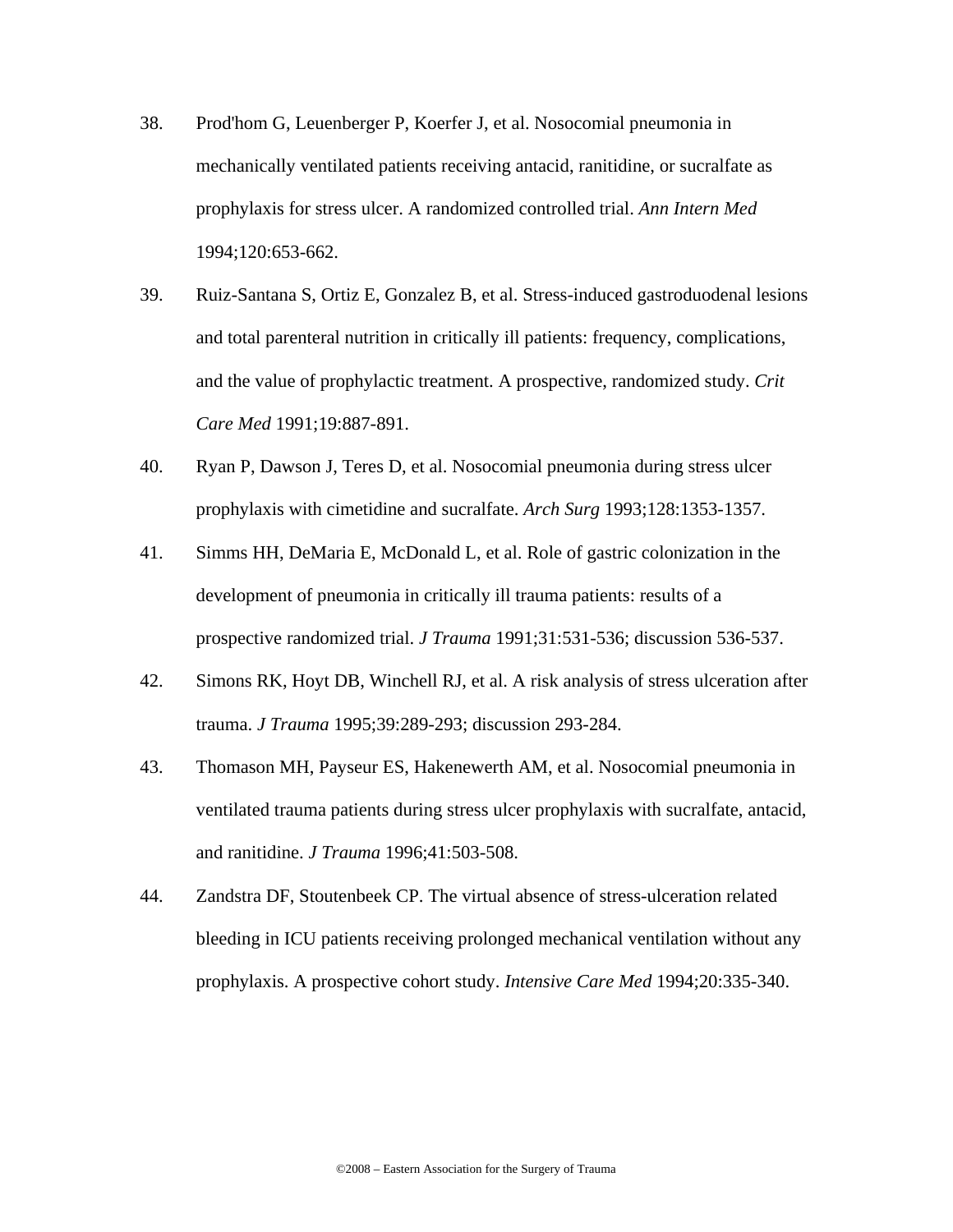- 45. Zeltsman D, Rowland M, Shanavas Z, et al. Is the incidence of hemorrhagic stress ulceration in surgical critically ill patients affected by modern antacid prophylaxis? *Am Surg* 1996;62:1010-1013.
- 46. Devlin JW, Claire KS, Dulchavsky SA, et al. Impact of trauma stress ulcer prophylaxis guidelines on drug cost and frequency of major gastrointestinal bleeding. *Pharmacotherapy* 1999;19:452-460.
- 47. Oxman AD. Checklists for review articles. *BMJ* 1994;309:648-651.
- 48. Eastern Association for the Surgery of Trauma, EAST Ad Hoc Committee on Practice Management Guideline

Development.

- 49. Maynard N, Bihari D, Beale R, et al. Assessment of splanchnic oxygenation by gastric tonometry in patients with acute circulatory failure. *JAMA* 1993;270:1203- 1210.
- 50. Cook DJ, Reeve BK, Guyatt GH, et al. Stress ulcer prophylaxis in critically ill patients. Resolving discordant meta-analyses. *JAMA* 1996;275:308-314.
- 51. Merki HS, Wilder-Smith CH. Do continuous infusions of omeprazole and ranitidine retain their effect with prolonged dosing? *Gastroenterology*  1994;106:60-64.
- 52. Netzer P, Gut A, Heer R, et al. Five-year audit of ambulatory 24-hour esophageal pH-manometry in clinical practice. *Scand J Gastroenterol* 1999;34:676-682.
- 53. Wilson P, Clark GW, Anselmino M, et al. Comparison of an intravenous bolus of famotidine and Mylanta II for the control of gastric pH in critically ill patients. *Am J Surg* 1993;166:621-624; discussion 624-625.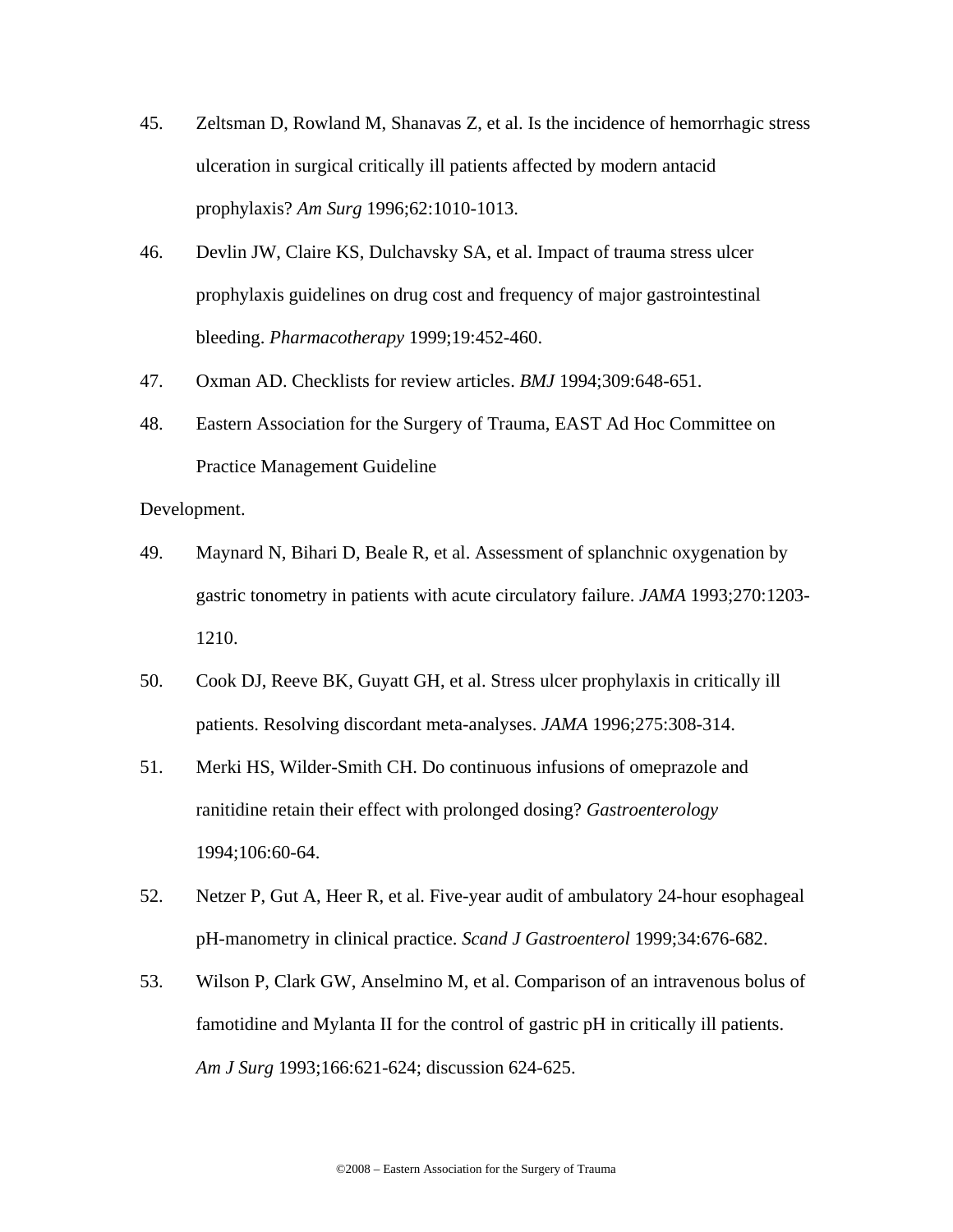- 54. Mallow S, Rebuck JA, Osler T, et al. Do proton pump inhibitors increase the incidence of nosocomial pneumonia and related infectious complications when compared with histamine-2 receptor antagonists in critically ill trauma patients? *Curr Surg* 2004;61:452-458.
- 55. Tryba M, Kurz-Muller K, Donner B. Plasma aluminum concentrations in longterm mechanically ventilated patients receiving stress ulcer prophylaxis with sucralfate. *Crit Care Med* 1994;22:1769-1773.
- 56. Allen ME, Kopp BJ, Erstad BL. Stress ulcer prophylaxis in the postoperative period. *Am J Health Syst Pharm* 2004;61:588-596.
- 57. Cash BD. Evidence-based medicine as it applies to acid suppression in the hospitalized patient. *Crit Care Med* 2002;30:S373-378.
- 58. Jung R, MacLaren R. Proton-pump inhibitors for stress ulcer prophylaxis in critically ill patients. *Ann Pharmacother* 2002;36:1929-1937.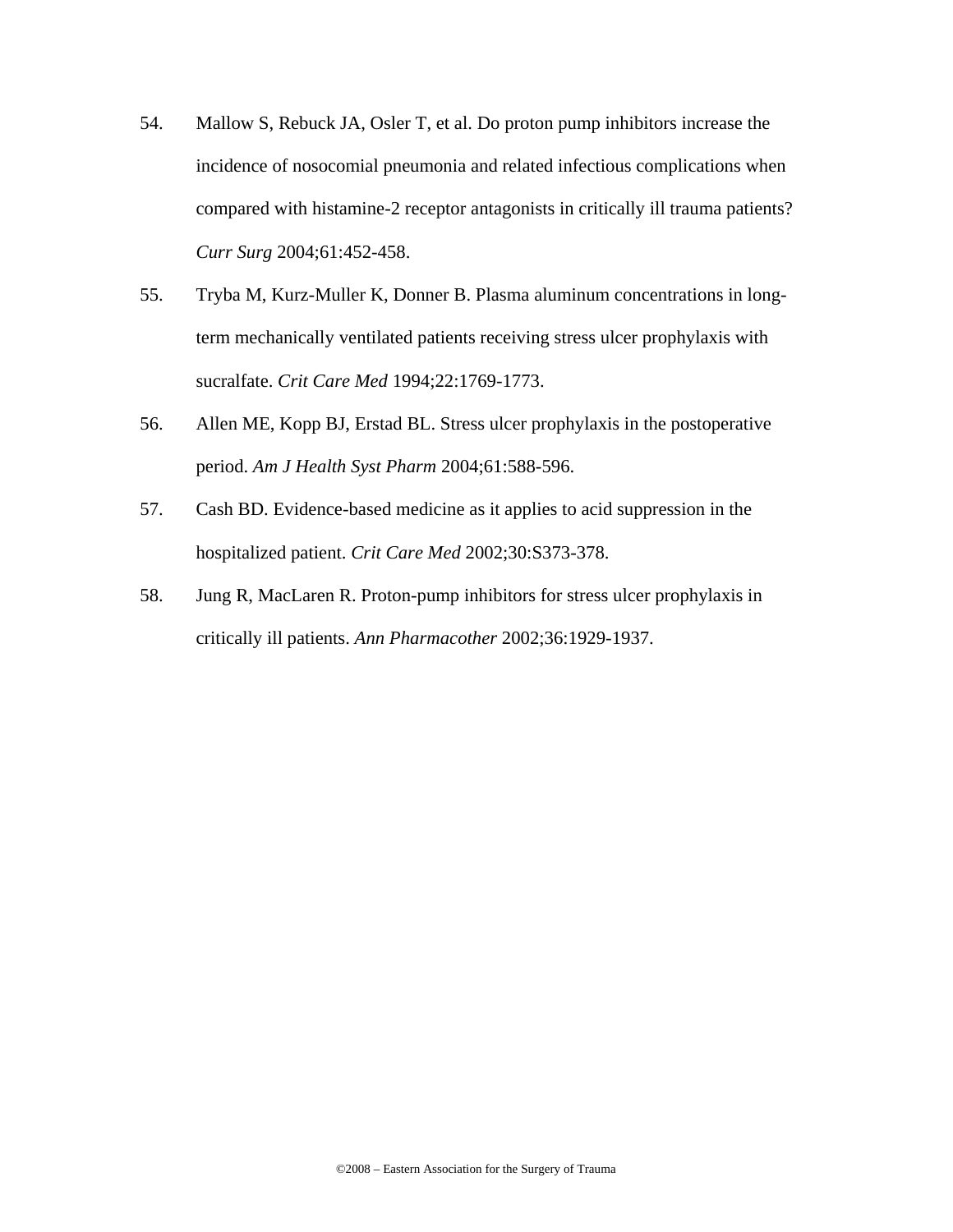#### **Evidence Table EAST Stress Ulcer Prophylaxis Practice Management Guideline 2007**

| <b>First author</b> | Year | Reference title                                                                                                                                                                                                                         | Reference                                                             | <b>Study Design</b>                                                                                                                                                  | Class of data<br>for article | What are the risk factors for<br>stress ulcer development and<br>which trauma patients require<br>prophylaxis?                                      | Class of data<br>for question | Is there a preferred agent for<br>stress ulcer prophylaxis? If<br>so, what? | Class of data<br>for question | What is the appropriate<br>duration for stress ulcer<br>prophylaxis in this<br>population? | Class of data<br>for question | <b>Comments</b>                                                                                                                                                                                                                           |
|---------------------|------|-----------------------------------------------------------------------------------------------------------------------------------------------------------------------------------------------------------------------------------------|-----------------------------------------------------------------------|----------------------------------------------------------------------------------------------------------------------------------------------------------------------|------------------------------|-----------------------------------------------------------------------------------------------------------------------------------------------------|-------------------------------|-----------------------------------------------------------------------------|-------------------------------|--------------------------------------------------------------------------------------------|-------------------------------|-------------------------------------------------------------------------------------------------------------------------------------------------------------------------------------------------------------------------------------------|
| Baghaie AA          | 1995 | Comparison of the effect<br>of intermittent<br>administration and<br>continuous infusion of<br>famotidine on gastric pH<br>in critically ill patients:<br>results of a prospective<br>randomized crossover<br>study.                    | Crit Care Med.<br>1995<br>Apr;23(4):687<br>91.                        | Prospective<br>crossover study on<br>15 patients<br>comparing gastric pH<br>during continuous<br>and bolus famotidine<br>administration                              | $\overline{2}$               | Did not address this question                                                                                                                       |                               | Did not address this question                                               |                               | Did not address this question                                                              |                               | Continuous<br>infusion is more<br>effective than<br>intermittent<br>dosages in<br>maintaining the<br>"appropriate<br>gastric pH"<br>necessary for SUP                                                                                     |
| Balaban DH          | 1997 | Nasogastric omeprazole:<br>effects on gastric pH in<br>critically ill patients.                                                                                                                                                         | Am J<br>Gastroenterol<br>1997<br>Jan;92(1):79-<br>83.                 | Prospective, non-<br>randomized on 10<br>nedical ICU patients<br>looking at effects of<br>omeprazole and<br>ranitidine on gastric<br>pH.                             | $\mathbf{2}$                 | Did not address this question                                                                                                                       |                               | Yes, omeprazole                                                             | $\overline{\mathbf{c}}$       | Did not address this question                                                              |                               | NGT omeprazole<br>maintained an<br>intragastric pH of<br>4.0, and was cost-<br>effective in<br>comparison to<br>ranitidine or<br>famotidine.                                                                                              |
| Ben Menachem T      | 1994 | Prophylaxis for stress-<br>related gastric<br>hemorrhage in the MICU                                                                                                                                                                    | Ann Intern<br>Med. 1994 Oct<br>15;121(8):568-<br>75.                  | Prospective,<br>randomized, single-<br>blind trial on 300<br>patients in the MICU<br>comparing placebo,<br>oral sucralfate, or IV<br>infusion of ranitidine.         | $\mathbf{1}$                 | Respiratory failure, shock,<br>sepsis, cardiac arrest, liver<br>failure, ARF, coagulopathy,<br>pancreatitis, high-dose steroids,<br>anticoagulation | $\sqrt{2}$                    | No difference between<br>cimetidine, sucralfate, and<br>placebo             | $\overline{1}$                |                                                                                            |                               | Medical patients<br>only. Patients with<br>GI bleed 3 RF vs<br>no bleed 2 RF.<br>There was no<br>difference in GI<br>bleed with<br>prophylaxis, but<br>?underpowered.                                                                     |
| Bonten MJ           | 1994 | Continuous enteral<br>feeding counteracts<br>preventive measures for<br>gastric colonization in ICL<br>patients                                                                                                                         | Crit Care Med.<br>1994<br>Jun;22(6):939-<br>44.                       | Prospective, non-<br>randomized trial eval<br>change in gastric pH<br>with                                                                                           | $\overline{\mathbf{2}}$      | Did not address this question                                                                                                                       |                               | No                                                                          | $\overline{2}$                | Did not address this question.                                                             |                               | Sucralfate with<br>topical ABX was<br>equivalent to STD<br>prophylaxis in<br>prevention of<br>gastric<br>colonization unless<br>pt received enteral<br>feeding. pH was<br>lower in sucralfate<br>group. No<br>mention of GIB<br>outcomes. |
| Bonten MJ           | 1995 | The role of intragastric<br>acidity and stress ulcer<br>prophylaxis on<br>colonization and infection<br>in mechanically ventilated<br>ICU patients. A stratified,<br>randomized double-blind<br>study of sucralfate versus<br>antacids. | Am J Respir<br>Crit Care Med.<br>1995<br>Dec; 152(6 Pt<br>1):1825-34. | Single center RCT<br>comparing antacids<br>vs sucralfate, 112<br>pts, stratified by<br>gastric pH. Outcome<br>measures: VAP,<br>gastric pH, gastric<br>colonization. | $\mathbf{1}$                 | Mechanical ventilation                                                                                                                              | $\overline{1}$                | No difference between<br>sucralfate and antacids                            | $\overline{\mathbf{2}}$       | Did not address this question                                                              |                               | VAP rates,<br>mortality rates,<br>and gastric<br>colonization rates<br>were all similar.                                                                                                                                                  |
| <b>Burgess P</b>    | 1995 | Effect of ranitidine on<br>ntragastric pH and stress<br>related upper<br>gastrointestinal bleeding<br>in patients with severe<br>head injury                                                                                            | Dig Dis Sci.<br>1995<br>Mar;40(3):645-<br>50.                         | Single center,<br>RCT,34 patients with<br>traumatic brain injury.<br>Comparison:<br>ranitidine infusion<br>versus placebo.<br>Outcome: GIB,<br>gastric pH.           | $\mathbf{1}$                 | Severe TBI, mechanical<br>ventilation, renal insufficiency,<br>hepatic insufficiency,<br>hypotension, surgery, multi-<br>trauma.                    | $\boldsymbol{2}$              | Yes, ranitidine                                                             | $\overline{1}$                | 3 days minimum                                                                             | $\sqrt{2}$                    | Small study that<br>showed risk of<br>bleeding<br>significantly<br>increased with<br>decreased gastric<br>pH. Ranitidine<br>effectively<br>increased gastric<br>pH and reduced<br>GIB                                                     |
| Conrad SA           | 2005 | Randomized, double-bling<br>comparison of immediate<br>release omeprazole oral<br>suspension versus<br>intravenous cimetidine for Apr;33(4):760-<br>the prevention of upper<br>gastrointestinal bleeding<br>in critically ill patients. | Crit Care Med.<br>2005<br>5.                                          | RCT, multi-<br>institutional, 359 pts.<br>Comparison: oral<br>omeprazole vs IV<br>cimetidine. Outcome<br>of GIB and change in<br>gastric pH.                         | $\mathbf{1}$                 | Did not address this question                                                                                                                       |                               | Yes, omeprazole                                                             | $\overline{1}$                | Did not address this question.                                                             |                               | Omeprazole (oral)<br>superior to<br>cimetidine (IV) at<br>preventing any<br>overt GIB.<br>noninferior to<br>cimetidine in<br>prevention of<br>clinically<br>significant<br>bleeding.                                                      |
| Cook D              | 1998 | A comparison of<br>sucralfate and ranitidine<br>for the prevention of<br>upper gastrointestinal<br>bleeding in patients<br>requiring mechanical<br>ventilation.                                                                         | N Engl J Med.<br>1998 Mar<br>19;338(12):791<br>7.                     | Multicenter RCT<br>1200 pts.<br>Comparison<br>sucralfate with<br>ranitidine. Outcome:<br>GIB.                                                                        | $\mathbf{1}$                 | Did not address this question                                                                                                                       |                               | Yes, ranitidine                                                             | $\overline{1}$                | Did not address this question.                                                             |                               | Ranitidine superior<br>to sucralfate in<br>prevention of GIB<br>in the ventilated<br>ICU patients.                                                                                                                                        |
| Cook D              | 1999 | Risk factors for clinically<br>important upper<br>gastrointestinal bleeding<br>in patients requiring<br>mechanical ventilation.                                                                                                         | Crit Care Med.<br>1999<br>Dec;27(12):28<br>$12 - 7.$                  | Multicenter RCT,<br>1077 pts.<br>Comparison:<br>ranitidine IV vs<br>sucralfate.                                                                                      | $\mathbf{1}$                 | Thrombocytopenia, ARF, MOD,<br><b>NPO</b>                                                                                                           | $\overline{2}$                | Ranitidine                                                                  | $\overline{1}$                | Did not address this question                                                              |                               | Ranitidine superior<br>to sucralfate for<br>GIB prevention.<br>Enteral nutrition is<br>protective.                                                                                                                                        |
| Cook DJ             | 2001 | The attributable mortality<br>and length of ICU stay of<br>clinically important<br>gastrointestinal bleeding<br>in critically ill patients.                                                                                             | Crit Care. 2001<br>Dec;5(6):368-<br>75. Epub 2001<br>Oct 5.           | Retrospective study<br>MICU pts, outcome<br>of ICU LOS and GIB                                                                                                       | 3                            | Mechanical ventilation                                                                                                                              | $\boldsymbol{2}$              | Did not address this question                                               |                               | Did not address this question                                                              |                               | GIB increases<br>mortality and ICU<br>length of stay.<br>Recommended<br>selective<br>prophylaxis.                                                                                                                                         |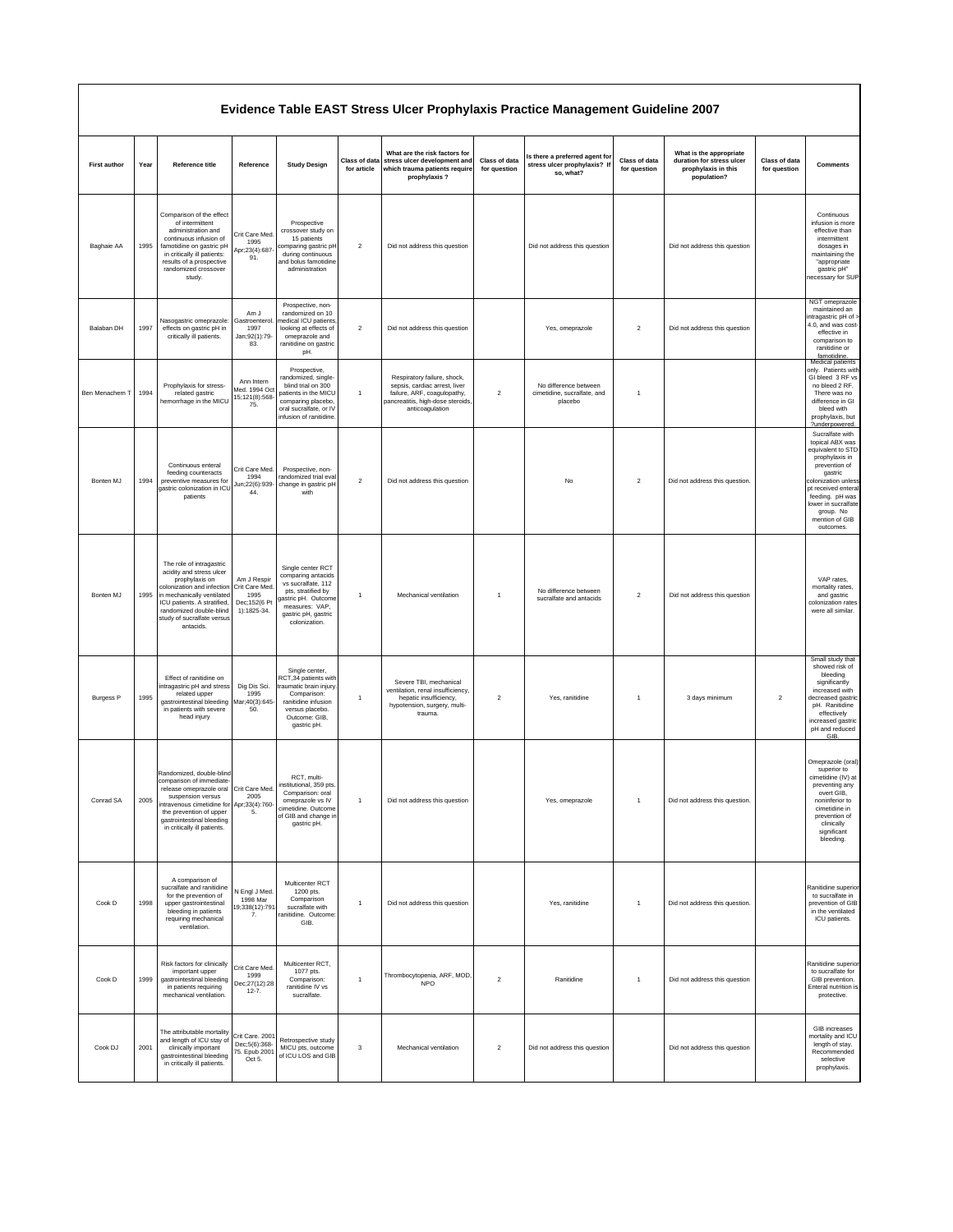| Cook DJ      | 1994 | Risk factors for<br>gastrointestinal bleeding<br>in critically ill patients.                                                                              | N Engl J Med.<br>1994 Feb<br>0;330(6):377-<br>81.                                 | Retrospective study<br>single center, 2252<br>pts. Comparison:<br>GIB vs no GIB.                                                                                            | $\overline{2}$ | Respiratory failure, shock,<br>sepsis, cardiac arrest, liver<br>failure, ARF, coagulopathy,<br>ancreatitis, high-dose steroids,<br>organ transplantation,<br>anticoagulation | 3                | Did not address this question                      |                | When risk factors are no longer<br>present                  | $\sqrt{2}$     | Most important<br>risk factors or<br>mechanical<br>ventilation greater<br>than 48 hours and<br>coagulopathy.<br>Prophylaxis<br>decreases<br>bleeding risk by<br>50%.       |
|--------------|------|-----------------------------------------------------------------------------------------------------------------------------------------------------------|-----------------------------------------------------------------------------------|-----------------------------------------------------------------------------------------------------------------------------------------------------------------------------|----------------|------------------------------------------------------------------------------------------------------------------------------------------------------------------------------|------------------|----------------------------------------------------|----------------|-------------------------------------------------------------|----------------|----------------------------------------------------------------------------------------------------------------------------------------------------------------------------|
| Devlin JW    | 1998 | Stress ulcer prophylaxis<br>in MICU patients: annual<br>utilization in relation to the<br>incidence of<br>endoscopically proven<br>stress ulceration.     | Ann<br>Pharmacother<br>1998<br>Sep;32(9):869-<br>74.                              | Retrospective study<br>of MICU patients,<br>single institution.<br>Outcome of<br>endoscopic GI stress<br>ulceration.                                                        | 3              | Did not address this question                                                                                                                                                |                  | No prophylaxis is necessary                        | 3              | Did not address this question                               |                | MICU study<br>showing that<br>selective<br>prophylaxis does<br>not increase<br>endoscopic GIB                                                                              |
| Devlin JW    | 1999 | Impact of trauma stress<br>ulcer prophylaxis<br>guidelines on drug cost<br>and frequency of major<br>gastrointestinal bleeding                            | Pharmacothe<br>apy. 1999<br>Apr;19(4):452-<br>60.                                 | single center,<br>retrospective, non-<br>randomized, 300<br>patients.<br>Comparison:<br>Outcome: Cost, GIB.<br>Pharmacy study.                                              | $\mathbf 3$    | TBI, SCI, coagulopathy, mech<br>vent, postop with NGT, PUD last<br>6 mos, gastric tonometry, MD<br>preference                                                                | 3                | Yes, cimetidine                                    | 3              | Did not address this question                               |                | Discontinue after<br>pt. tolerating a diet<br>or enteral feeding.<br>Gave cimetidine.<br>Saved \$5000 in<br>150 patients, and<br>had no GI bleeding<br>complications.      |
| Eddleston J  | 1991 | A comparison of<br>frequency of stress<br>ulceration and secondan<br>pneumonia in sucralfate-<br>or ranitidine-treated<br>intensive care unit<br>patients | Crit Care Med.<br>1991<br>Dec; 19(12): 14<br>$91 - 6.$                            | Single center RCT,<br>60 patients.<br>Comparison:<br>sucralfate versus<br>ranitidine. Outcome:<br>stress ulceration,<br>VAP, gastric pH.                                    | $\mathbf{1}$   | SICU pts with mech vent and<br>high risk for stress ulceration                                                                                                               | $\overline{2}$   | Yes, sucralfate                                    |                | Did not address this question                               |                | Gastric pH,<br>colonization, and<br>VAP increased<br>with ranitidine.<br>sucralfate<br>recommended.                                                                        |
| Fddleston JM | 1994 | Prospective endoscopic<br>study of stress erosions<br>and ulcers in critically ill<br>adult patients treated with<br>either sucralfate or<br>placebo.     | Crit Care Med.<br>1994<br>Dec;22(12):19<br>49-54.                                 | Prospective RCT,<br>single institution. 26<br>pts, sucralfate vs<br>placebo.                                                                                                | $\mathbf{1}$   | Did not address this question                                                                                                                                                |                  | Sucralfate                                         | $\overline{1}$ | Did not address this question                               |                | Small study<br>showing decrease<br>endoscopic<br>pathology with<br>sucralfate.                                                                                             |
| Ephgrave KS  | 1998 | Effects of sucralfate<br>versus antacids on gastrio<br>pathogens: results of a<br>double-blind clinical trial.                                            | Arch Surg.<br>1998<br>Mar;133(3):251<br>7.                                        | Single center RCT<br>comparing sucralfate<br>vs antacids of 140<br>VA patients<br>undergoing major<br>surgery requiring<br>NGT. Outcomes:<br>gastric pH,<br>pneumonia, GIB. | $\mathbf{1}$   | Did not address this question                                                                                                                                                |                  | No difference between<br>sucralfate and antacids   | $\overline{1}$ | Did not address this question                               |                | No difference in<br>pneumonia or GIB<br>between the study<br>groups. Increased<br>gastric<br>colonization in<br>antacids vs<br>sucralfate, unclear<br>significance.        |
| Fabian, TC   | 1993 | Pneumonia and stress<br>ulceration in severely<br>injured patients. A<br>prospective evaluation o<br>the effects of stress ulcer<br>prophylaxis           | Arch Surg.<br>1993<br>eb;128(2):18<br>$5-91;$<br>discussion 191<br>$\overline{2}$ | Single center RCT,<br>278 trauma patients<br>Comparison:<br>sucralfate, bolus<br>cimetidine, infusion<br>cimetidine.<br>Outcome: Stress<br>ulceration.<br>pneumonia.        | $\overline{1}$ | Spinal cord injury                                                                                                                                                           | $\overline{2}$   | No difference between<br>cimetidine and sucralfate | $\overline{2}$ | Discontinued with discharge or<br>death, minimum of 3 days. | $\overline{2}$ | No difference in<br>VAP rates                                                                                                                                              |
| Faisy C      | 2003 | Clinically significant<br>gastrointestinal bleeding<br>in critically ill patients with<br>and without stress-ulcer<br>prophylaxis.                        | Intensive Care<br>Med. 2003<br>Aug;29(8):130<br>6-13. Epub<br>2003 Jun 26.        | Single-center<br>retrospective study,<br>1473 pts.<br>Comparison:<br>prophylaxis vs no<br>prophylaxis.                                                                      | 3              | Mechanical ventilation greater<br>than 48 hours, coagulopathy<br>and acute renal failure                                                                                     | 3                | No prophylaxis is necessary                        | 3              | Did not address this question                               |                | No difference in<br>GIB with and<br>without<br>prophylaxis.<br>Recommended<br>further study                                                                                |
| Geus WP      | 1993 | Comparison of two IV<br>ranitidine regimens in a<br>homogenous population<br>of ICU patients.                                                             | Aliment<br>Pharmacol<br>Ther. 1993<br>Aug; 7(4): 451<br>7.                        | Single center RCT<br>comparing infusion<br>vs bolus ranitidine,<br>18 pts. Outcome<br>measures: gastric<br>pH                                                               | $\mathbf{1}$   | Did not address this question                                                                                                                                                |                  | Yes, ranitidine                                    | 3              | Did not address this question                               |                | No difference<br>between infusion<br>vs bolus ranitidine                                                                                                                   |
| Gurman G     | 1990 | The rate of<br>gastrointestinal bleeding<br>in a general ICU<br>population: a<br>retrospective study.                                                     | Intensive Care<br>Med.<br>1990;16(1):44-<br>9.                                    | Retrospective study<br>298 patients.<br>Comparison b/w<br>antacids, cimetidine,<br>both, and enteral<br>nutrition. Outcome:<br>coffee-ground emesis<br>or melena.           | 3              | Did not address this question                                                                                                                                                |                  | Antacids +/- cimetidine                            | 3              | Continued until able to tolerate<br>enteral nutrition       | 3              | Stopped treatment<br>with enteral<br>feeding, no real<br>data significance<br>between<br>antacid/H2 blocker<br>patients, enteral<br>feeding had<br>increased<br>hemorrhage |
| Hansich EW   | 1998 | A randomized, double-<br>blind trial for stress ulcer<br>prophylaxis shows no<br>evidence of increased<br>pneumonia.                                      | Am J Surg.<br>1998<br>Nov; 176(5): 45<br>$3 - 7$ .                                | Single center, RCT,<br>158 patients.<br>Comparison:<br>placebo, ranitidine,<br>pirenzepine.<br>Outcome: VAP.                                                                | $\mathbf 2$    | SICU and mechanically<br>ventilated                                                                                                                                          | $\boldsymbol{2}$ | No                                                 | $\sqrt{2}$     | Did not address this question                               |                | No difference<br>between ranitidine<br>and pirenzepine<br>with regard to<br>VAP. Placebo<br>group had low<br>incidence of GIB,<br>?powered to study<br>this effect.        |
| Heiselman DE | 1995 | Randomized comparison<br>of gastric pH control with<br>intermittent and<br>continuous intravenous<br>infusion of famotidine in<br>ICU patients.           | Am J<br>Gastroenterol.<br>1995<br>Feb;90(2):277-<br>9.                            | Singe center RCT, 40<br>patients.<br>Comparison:<br>continuous vs bolus<br>famotidine.<br>Outcome: gastric<br>pH.                                                           | $\mathbf{1}$   | Did not address this question                                                                                                                                                |                  | Famotidine bolus followed by<br>infusion           | -1             | Did not address this question                               |                | No statistical<br>difference in GI<br>bleed, and hospital<br>mortality. pH<br>increased most in<br>bolus followed by<br>infusion.                                          |
| Kantorova I  | 2004 | Stress ulcer prophylaxis<br>in critically ill patients: a<br>randomized controlled<br>trial.                                                              | lepatogastroe<br>nterology.<br>2004 May-<br>Jun;51(57):757-<br>61.                | Single center RCT,<br>287 patients.<br>Comparison:<br>omeprazole,<br>famotidine,<br>sucralfate, placebo.<br>Outcome: GIB,<br>pneumonia, gastric<br>pH.                      | $\mathbf{1}$   | Coagulopathy                                                                                                                                                                 | $\overline{1}$   | No                                                 | $\overline{1}$ | Did not address this question                               |                | No difference<br>between any<br>treatment arm and<br>GIB, pneumonia.<br>Increased gastric<br>pH may increase<br>pneumonia rate.                                            |
| Kitler ME    | 1990 | Preventing postoperative<br>acute bleeding of the<br>upper part of the<br>gastrointestinal tract                                                          | Surg Gynecol<br>Obstet. 1990<br>Nov;171(5):36<br>$6 - 72$                         | Prospective<br>andomized trial, 298<br>pts in the ICU<br>comparing<br>bioflavonoid,<br>sucralfate, and<br>Maalox.                                                           | $\mathbf{1}$   | Critically ill patients in the ICU,<br>age >50 yrs.                                                                                                                          | $\boldsymbol{2}$ | No                                                 | $\overline{1}$ | Did not address this question                               |                | No difference in<br>the bleeding based<br>on the various<br>treatments. Age<br>>50 correlated to<br>bleeding. Small<br>study.                                              |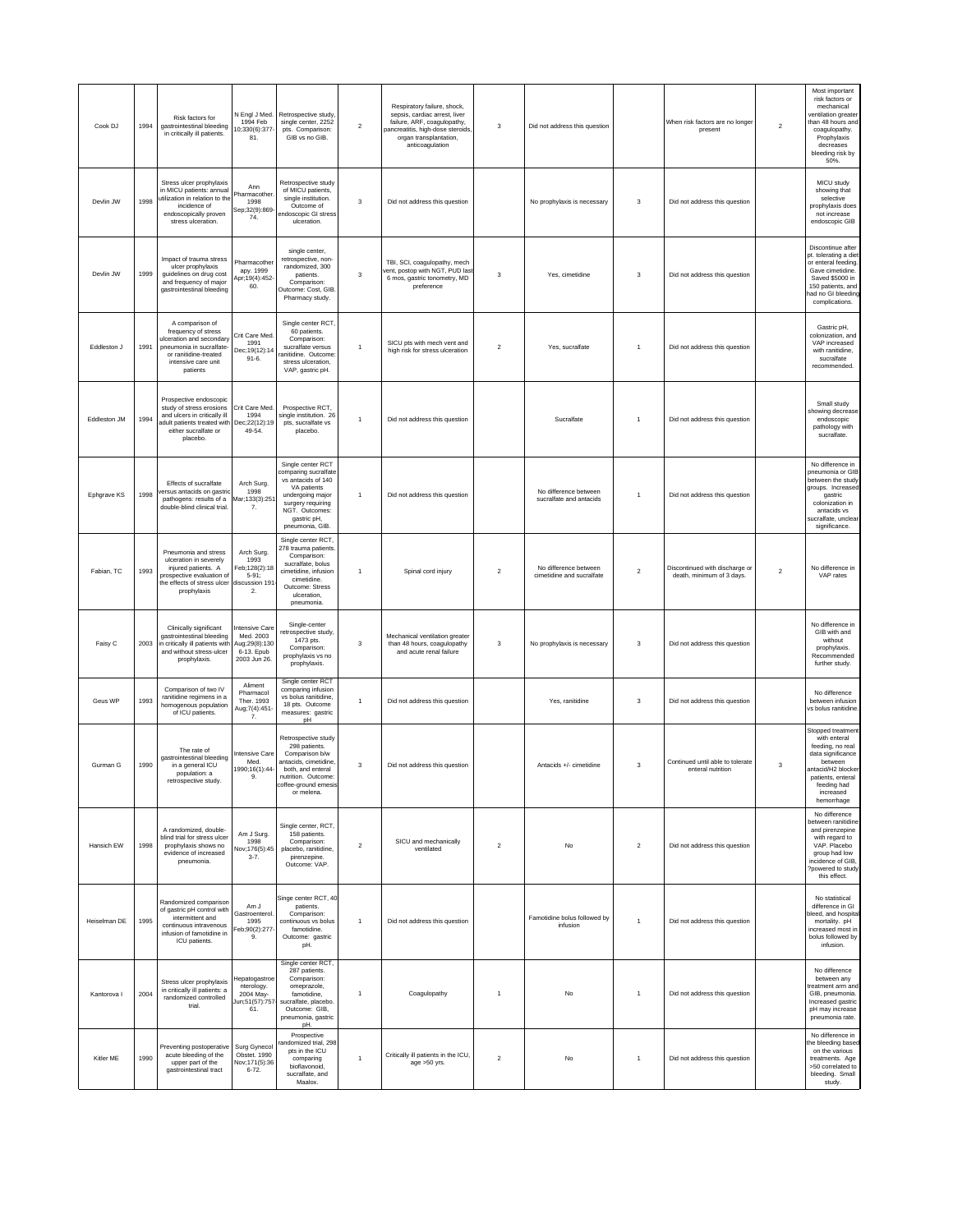| Lasky MR     | 1998 | A prospective study of<br>omeprazole suspension<br>to prevent clinically<br>significant gastrointestina<br>bleeding from stress<br>ulcers in mechanically<br>ventilated trauma patients                              | J Trauma.<br>1998<br>Mar;44(3):527<br>33.               | Single center,<br>retrospective study,<br>60 pts. Comparison<br>None. Outcome:<br>GIB, gastric pH,<br>pneumonia.                                                                | 3                       | Did not address this question                                                                                                                                                                                            |                  | Yes, omeprazole                                         | 3              | Did not address this question |                         | Omeprazole<br>suspension is safe<br>and effective as<br>prophylaxis.<br>Gastric pH is<br>appropriately<br>elevated.<br>Omeprazole<br>suspension is cost-<br>effective.                                                   |
|--------------|------|----------------------------------------------------------------------------------------------------------------------------------------------------------------------------------------------------------------------|---------------------------------------------------------|---------------------------------------------------------------------------------------------------------------------------------------------------------------------------------|-------------------------|--------------------------------------------------------------------------------------------------------------------------------------------------------------------------------------------------------------------------|------------------|---------------------------------------------------------|----------------|-------------------------------|-------------------------|--------------------------------------------------------------------------------------------------------------------------------------------------------------------------------------------------------------------------|
| Laterre PF   | 2001 | Intravenous omeprazole<br>in critically ill patients: a<br>crossover study<br>comparing 40 with 80 mg Oct;29(10):193<br>plus 8 mg/hr on<br>intragastric pH.                                                          | Crit Care Med<br>2001<br>$1 - 5.$                       | Single center<br>prospective<br>crossover trial, 10<br>pts. Comparison<br>40mg bolus<br>omeprazole vs 80mg<br>+8mg/hr gtt.<br>Outcome: gastric pH.                              | $\overline{\mathbf{c}}$ | Did not address this question                                                                                                                                                                                            |                  | Yes, omeprazole 40 mg bolus<br>/day                     | $\sqrt{2}$     | Did not address this question |                         | 40 mg PPI as<br>good as higher<br>doses and<br>continuous<br>infusion for gastric<br>pH.                                                                                                                                 |
| Levy MJ      | 1997 | Comparison of<br>omeprazole and ranitidin<br>for stress ulcer<br>prophylaxis                                                                                                                                         | Dig Dis Sci.<br>1997<br>Jun;42(6):1255<br>9.            | Prospective RCT,<br>single institution, 67<br>pts. Comparison:<br>ranitidine,<br>omeprazole.<br>Outcome:<br>pneumonia, GIB.                                                     | $\mathbf{1}$            | Coagulopathy, burn, severe<br>trauma, respiratory failure.<br>coagulopathic, TBI, acute renal<br>failure, sepsis                                                                                                         | $\overline{2}$   | Yes, omeprazole                                         | $\overline{1}$ | Did not address this question |                         | Higher number of<br>GIB in the<br>ranitidine group in<br>comparison to<br>omeprazole, 11 vs<br>. ?Underpowered<br>secondary to low<br>incidence.<br>Unclear RE: risk<br>factors. Duration<br>not addressed.              |
| Maier RV     | 1994 | Optimal therapy for stress Sep;220(3):35<br>gastritis                                                                                                                                                                | Ann Surg.<br>1994<br>$3 - 60$ :<br>discussion 360<br>3. | Single center RCT in<br>98 trauma patients.<br>Comparison:<br>ranitidine +antacids<br>vs sucralfate.<br>Outcome: VAP, GIB,<br>LOS, cost.                                        | $\mathbf{1}$            | Did not address this question                                                                                                                                                                                            |                  | No difference between<br>sucralfate and ranitidine      | $\overline{1}$ | Did not address this question |                         | H <sub>2</sub> blockers<br>increase gastric<br>pH more<br>effectively, but no<br>clinical difference<br>in GIB episodes.<br>pH and<br>colonization may<br>be responsible for<br>pneumonia.                               |
| Martin LF    | 1993 | Continuous intravenous<br>cimetidine decreases<br>stress-related upper<br>gastrointestinal<br>hemorrhage without<br>promoting pneumonia.                                                                             | Crit Care Med<br>1993<br>Jan;21(1):19-<br>30.           | Multicenter RCT<br>comparing IV<br>cimetidine to<br>placebo, 117<br>patients.                                                                                                   | $\mathbf{1}$            | Major surgery, burns >30%<br>TBSA, respiratory failure, multi-<br>trauma, hypotensive,<br>hypovolemic shock, metabolic<br>acidosis, sepsis                                                                               | $\mathbf{1}$     | Yes, cimetidine                                         | $\overline{1}$ | Did not address this question |                         | Good multicenter,<br>double-blinded.<br>placebo controlled<br>study to compare<br>continuous IV<br>cimetidine to<br>nothing. pH<br>increases with H2<br>blockers, but not<br>associated with<br>increased rate of<br>GIB |
| Martin LF    | 1992 | Stress ulcers and organ<br>failure in intubated<br>patients in SICUs.                                                                                                                                                | Ann Surg.<br>1992<br>Apr;215(4):332<br>7.               | Multicenter RCT, 127<br>SICU patients.<br>Comparison: PO<br>misoprostol and IV<br>placebo vs PO<br>placebo and IV<br>cimetidine.<br>Outcome: GIB,                               | 1                       | Mechanical ventilation in<br>patients with hypotension or<br>sepsis                                                                                                                                                      | $\overline{2}$   | No difference between<br>misoprostol and cimetidine     | $\overline{1}$ | 14 days or ICU discharge      | $\overline{\mathbf{c}}$ | Aggressive<br>endoscopic<br>surveillance in<br>very ill SICU<br>population.<br>Prophylaxis may<br>not eliminate<br>mucosal lesions,<br>but does decrease<br>surgically<br>significant<br>bleeding.                       |
| Metz CA      | 1993 | Impact of multiple risk<br>factors and ranitidine<br>prophylaxis on the<br>development of stress-<br>related upper<br>gastrointestinal bleeding:<br>a prospective,<br>multicenter, double-blind<br>randomized trial. | Crit Care Med.<br>1993<br>Dec;21(12):18<br>44-9.        | Prospective,<br>multicenter, RCT, ten<br>ICUs. Comparison:<br>infusion ranitidine vs<br>placebo. Outcome<br>GIB.                                                                | 1                       | Head injury, mechanical<br>entilation, serum cr>20, SGOT<br>or SGPT > twice normal,<br>PLT<75K, PT>nl, SBP<90,<br>major operation, other clinically<br>important trauma (blunt<br>chest/long bone fx), GCS<6,<br>ASA use | 1                | Yes, ranitidine                                         | $\mathbf{1}$   | Did not address this question |                         | Good multicenter,<br>double-blinded,<br>placebo controlled<br>study.<br>Complications<br>increased with 2 or<br>more risk factors.<br>Unclear definitions<br>for UGIB.                                                   |
| Mulla H      | 2001 | Plasma aluminum levels<br>during sucralfate<br>prophylaxis for stress<br>ulceration in critically ill<br>patients on continuous<br>venovenous<br>hemofiltration: a<br>randomized, controlled<br>trial.               | Crit Care Med<br>2001<br>Feb;29(2):267-<br>71.          | Single center RCT,<br>20 patients.<br>Comparison:<br>sucralfate versus IV<br>ranitidine. Outcome:<br>plasma aluminum<br>samples.                                                | $\mathbf{1}$            | Did not address this question                                                                                                                                                                                            |                  | Should not use sucralfate in<br>patients requiring CVVH | $\sqrt{2}$     | Did not address this question |                         | Should not use<br>sucralfate in<br>patients<br>undergoing CVVH                                                                                                                                                           |
| Mustafa NA   | 1995 | Acute stress bleeding<br>prophylaxis with<br>sucralfate versus<br>ranitidine and incidence<br>of secondary pneumonia<br>in ICU patients.                                                                             | Intensive Care<br>Med. 1995<br>Mar;21(3):287.           | Single center RCT,<br>31 patients.<br>Comparison:<br>sucralfate versus<br>ranitidine. Outcome:<br>stress ulcer bleeding,<br>pneumonia.                                          | $\mathbf{1}$            | Did not address this question                                                                                                                                                                                            |                  | no, sucralfate equivalent to<br>ranitidine              | $\overline{2}$ | Did not address this question |                         | Small study,<br>sucralfate<br>comparable to<br>ranitidine.<br>Ranitidine<br>increases gastric<br>pH which may<br>increase<br>tracheobronchial<br>colonization.                                                           |
| Pemberton LB | 1993 | Oral ranitidine as<br>prophylaxis for gastric<br>stress ulcers in intensive<br>care unit patients: serum   Mar;21(3):339-<br>concentrations and cost<br>comparisons.                                                 | Crit Care Med<br>1993<br>42.                            | Single center<br>prospective non-<br>randomized trial, 18<br>patients.<br>Comparison:<br>ranitidine 150 mg<br>versus 300 mg.<br>Outcome: serum<br>ranitidine<br>concentrations. | $\overline{\mathbf{c}}$ | Sepsis, mech vent, major<br>trauma, hypotension<br>( <sub>90mmHg</sub> )                                                                                                                                                 | $\overline{2}$   | Yes, oral ranitidine                                    | $\sqrt{2}$     | Did not address this question |                         | Only looked at<br>ranitidine, oral<br>administration ok<br>and lower dose<br>$(150mg)$ as<br>effective as higher<br>dose (300mg),<br>given twice daily.                                                                  |
| Phillips JO  | 1996 | A prospective study of<br>simplified omeprazole<br>suspension for the<br>prophylaxis of stress-<br>related mucosal damage                                                                                            | Crit Care Med.<br>1996<br>Nov;24(11):17<br>93-800.      | Prospective,<br>unrandomized, single<br>center study, mixed<br>SICU population<br>outcome with<br>omeprazole<br>suspension.                                                     | $\overline{\mathbf{c}}$ | SICU patients with anticipated<br>48 hr stav and any one of the<br>following: TBI, burns, ARF, acid-<br>base d/o, multitrauma,<br>coagulopathy, multiple<br>operations, coma, hypotension<br>>1hr, sepsis                | $\boldsymbol{2}$ | Yes, omeprazole                                         | 3              | Did not address this question |                         | Shows efficacy<br>and safety of PPI.<br>no placebo group.<br>Significant<br>increase in pH.                                                                                                                              |